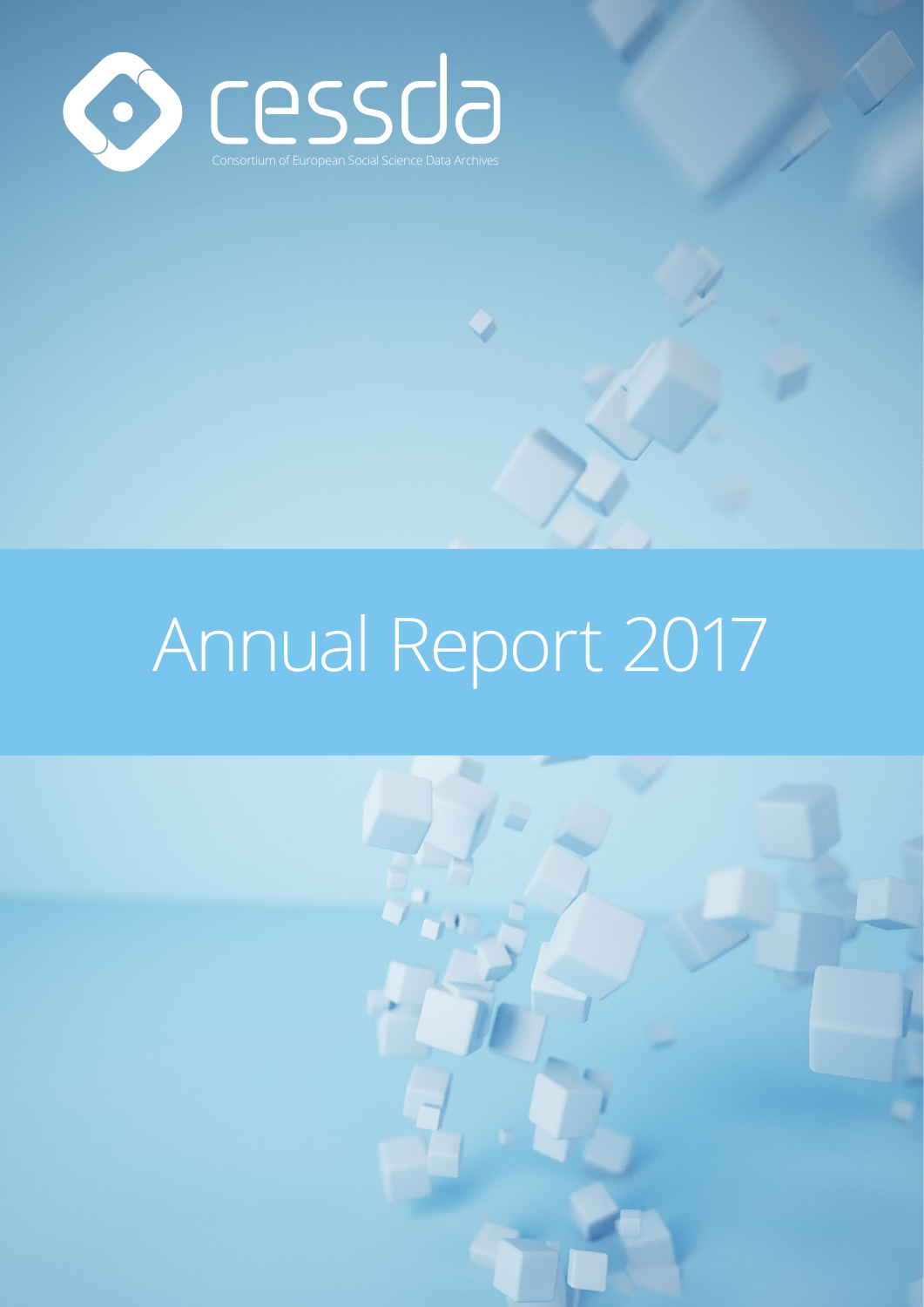### <span id="page-1-0"></span>Preface

In 2017 CESSDA transferred from CESSDA AS – a non-profit Norwegian company – to CESSDA ERIC – a European Research Infrastructure Consortium. This transition finalised the process to become an ERIC, to set the governance, and to staff the Main Office in Bergen. For the Norwegian Ministry of Education and Research, this transition was the moment to close down CESSDA AS and carry over responsibilities to the Research Council of Norway. Without the support of the ministry over the previous years, CESSDA would not have succeeded in becoming a European infrastructure.

The project activities carried out by the Service Providers continued, and the three years of investing in several innovative projects started yielding returns. A major milestone was the beta version of the CESSDA Data Catalogue which combines the metadata information on studies (data) that are available at the national Service Providers. The delivery of the Data Catalogue – and completion of several backbone tools – demonstrates that CESSDA is now entering a phase in which this technology backbone is in place, and we can look forward to developing and implementing tools for our users.

Another salient part of our mission is training. Various activities were carried out: e.g. Data Management, Data Discovery, train-the-trainers courses, and activities performed by the CESSDA Training hub at GESIS – Leibniz Institute for the Social Sciences, Germany, all coordinated by the Training Working Group. CESSDA continued its Strengthening and Widening activities, even after the completion of the 27-month long European Horizon 2020 project. Successful widening meetings were held in Lisbon and Dublin. Besides outreach to new members, we also continued to work on certification and building trust.

As we stated last year: CESSDA is now ready for the next phase of its development. We hope to receive the same high commitment from member countries, Service Providers and CESSDA Main Office staff as in previous years.

Sincerely,

Ron Dekker, Director

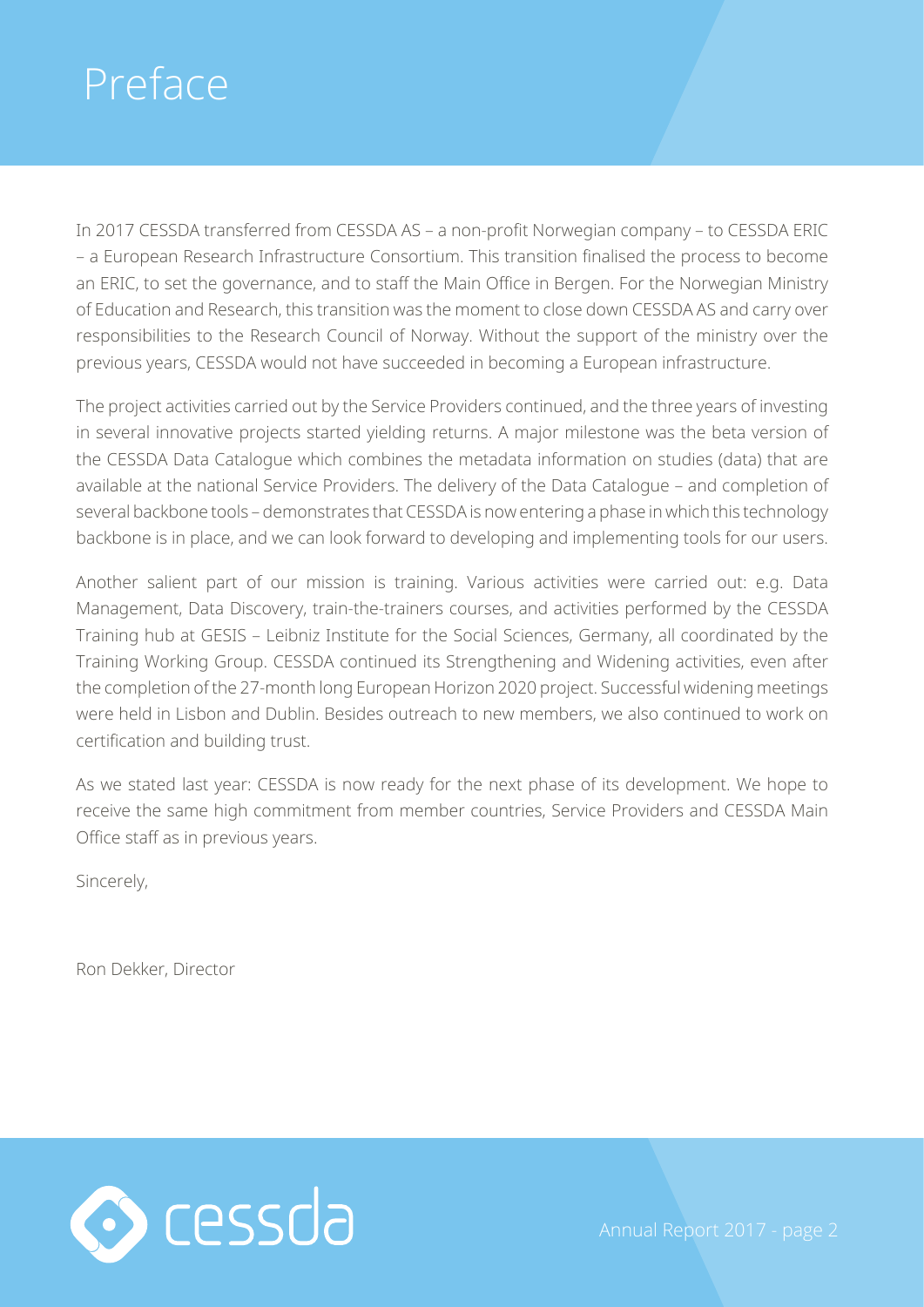# Table of contents

### **Table of Contents**

| Preface                           | 2  |
|-----------------------------------|----|
| <b>About CESSDA</b>               | 4  |
| Highlights in 2017                | 6  |
| <b>Working Groups Activities</b>  | 7  |
| <b>Technical Working Group</b>    |    |
| <b>Trust Working Group</b>        | 10 |
| <b>Training Working Group</b>     | 13 |
| Tools and Services Working Group  | 17 |
| <b>International Cooperation</b>  | 19 |
| European Union Funded Projects    | 20 |
| <b>Director's Report</b>          | 23 |
| <b>Financial Statements</b>       | 27 |
| Financial Statement 2017          | 27 |
| Income Statement 2017             | 28 |
| Balance Sheet 2017                | 29 |
| Notes to the Financial Statements | 31 |
| <b>Bodies of CESSDA</b>           | 37 |

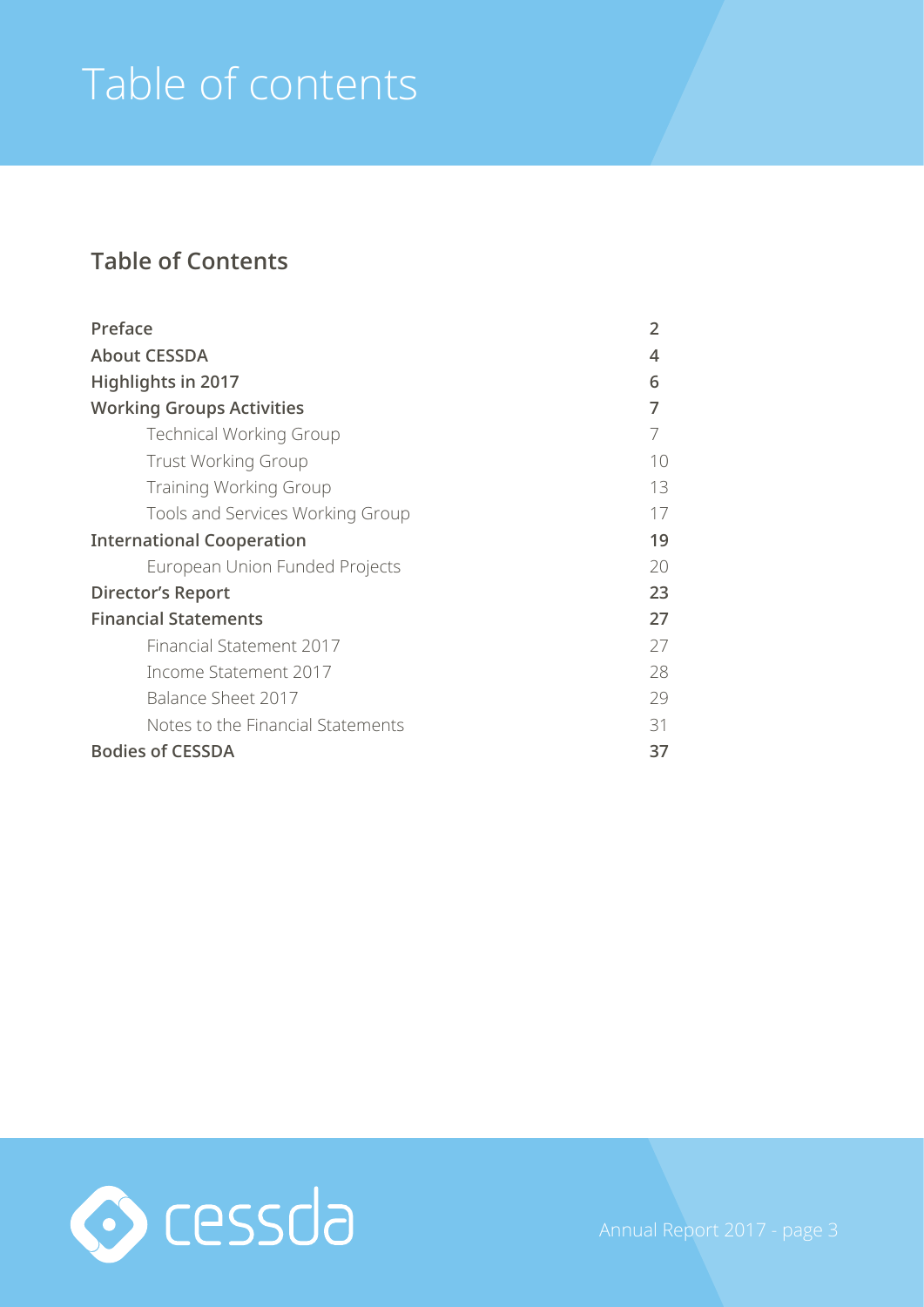### <span id="page-3-0"></span>About CESSDA

The mission of CESSDA is to provide a distributed and sustainable research infrastructure, enabling the research community to conduct high-quality research in the social sciences and contributing to the production of effective solutions to the major challenges facing society today and to facilitate teaching and learning in the social sciences.

In June 2017, CESSDA became an ERIC: a European Research Infrastructure Consortium. There were fourteen founding members and one observer: Austria, Belgium, Czech Republic, Denmark France, Germany, Greece, Hungary, Netherlands, Norway, Slovakia, Slovenia, Sweden, Switzerland (observer), United Kingdom. By the end of 2017, Portugal and Finland had also become members.



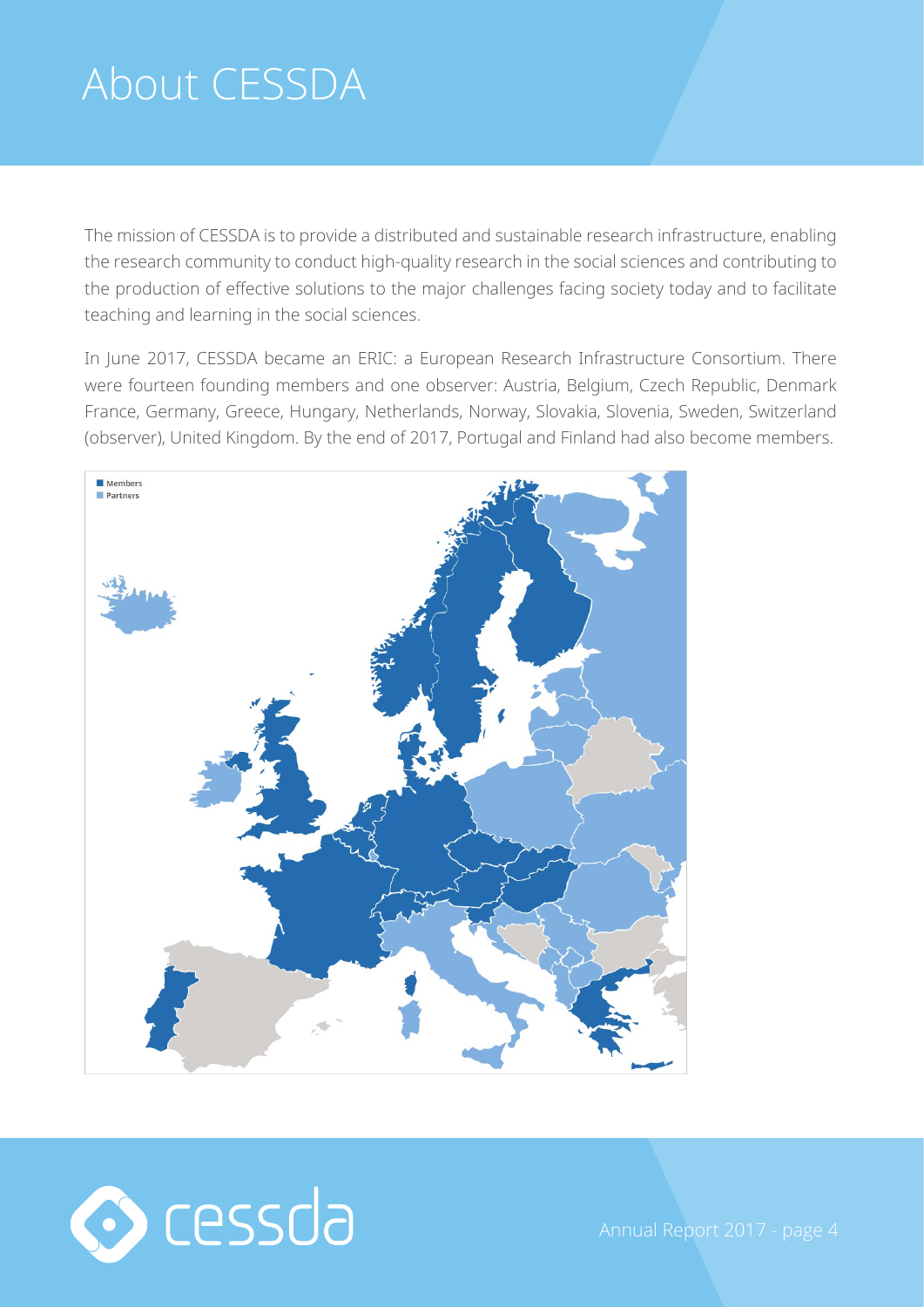### About CESSDA

Within CESSDA the formal decision-making bodies are the General Assembly and the Director. The Service Providers' Forum and the Scientific Advisory Board advise the Director. CESSDA has its Main Office in Bergen, Norway that coordinates membership, acquisition, the portfolio of services, standards and the technology for the platform.

CESSDA activities follow four strategic pillars: Technology, Training, Trust and Tools & Services (new in 2017). For each of these lines, we have Working Groups led by and with participation from CESSDA's Service Providers. CESSDA member countries' designated archives (Service Providers) are at the core of CESSDA's activities and work along these strategic lines.

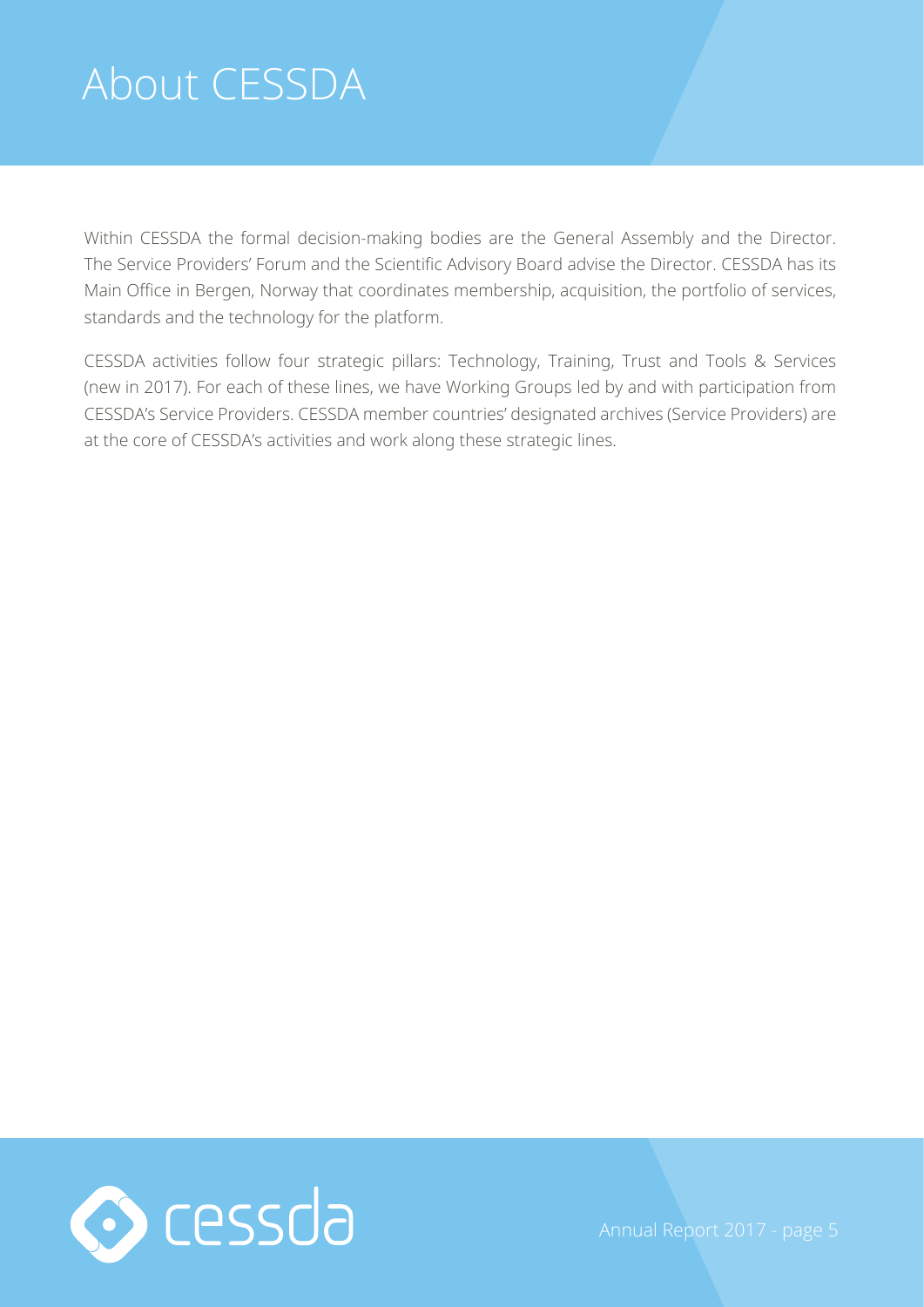# <span id="page-5-0"></span>Highlights in 2017

In May, CESSDA hosted its first widening event with 66 representatives from potential member countries (from ministries, research councils and aspiring Service Providers) in Lisbon, Portugal.

On 9 June, CESSDA was assigned the ERIC status and celebrated the occasion with a special launch event, where the official plaque was handed over by the Director General of the Directorate for Research and Innovation of the European Commission, Robert Jan-Smits, on 14 June.

In October, CESSDA hosted its second widening event in Dublin, Ireland, with high represen-tatives of European Commission and the Irish government and research council.

In November, two new members, Finland and Portugal, were welcomed to the Consortium.

[The Austrian Social Science Data Archive](https://aussda.at/en/news/news/aussda-is-introduced-to-the-public/) launched and was presented to the public in November.

[The Slovenian Data Archive celebrated 20](https://www.adp.fdv.uni-lj.si/dogodki/20years_adp/)  [years ADP](https://www.adp.fdv.uni-lj.si/dogodki/20years_adp/) in December.

The Finnish Social Science Data Archive held a survey among its users, with [the initial results](http://www.fsd.uta.fi/en/news/news17_36.html)  [published](http://www.fsd.uta.fi/en/news/news17_36.html) in December.

The UK Data Service was evaluated positively, and its 5-year budget was renewed.



Launch of AUSSDA, a new archive for Austria, Vienna, November 2017.

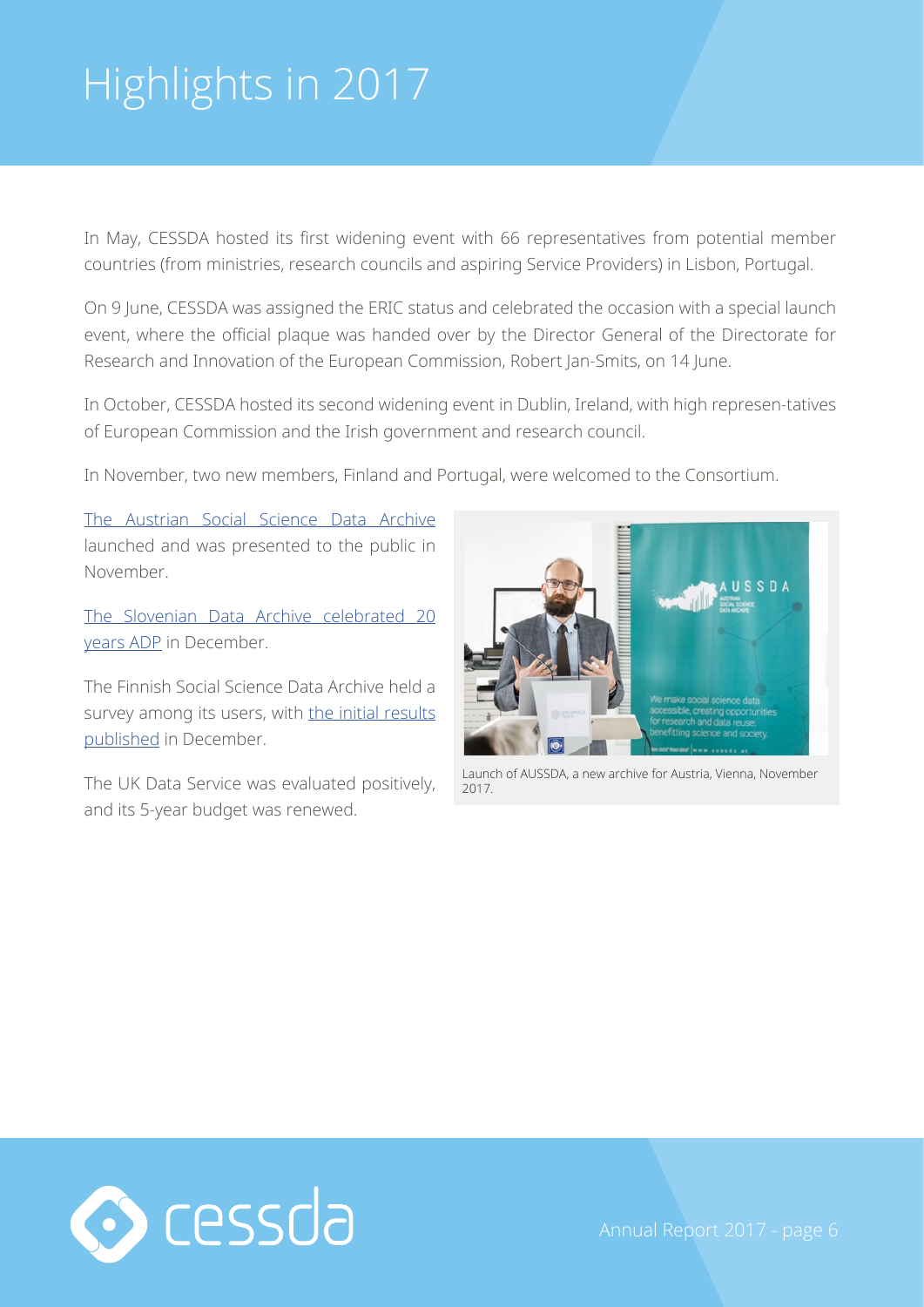### <span id="page-6-0"></span>Technical Working Group

CESSDA's technical infrastructure and services are technology intensive but decentralised, requiring a common platform to ensure interoperability and an efficient and sustainable model for the future. This working group plans, monitors and provides advice on the provision and usage of the technical infrastructure so that various tools and services can be deployed in an efficient and effective manner. It consists of representatives from ten Service Providers and the Chief Technical Officer.

This year, the Technical Working Group led two of the Work Plan projects:

- » CESSDA Technical Framework Phase 3;
- » Products and Services Catalogue Phase 2.

#### **CESSDA Technical Framework – Phase 3**

The Technical Framework consists of two components, the Technical Architecture and the Development Infrastructure. The Technical Architecture is used to provide common standards to guide the design and implementation of interoperable products and services. The Development Infrastructure is a common set of tools, tests and code repositories to foster common development practices, raise standards across the Service Provider community and ensure CESSDA has access to the source code, configuration files and technical documentation that underpin its products and services.

The purpose of the 'Technical Framework – Phase 3' project was to extend both the architecture and the infrastructure and increase awareness of both within the CESSDA Service Provider community and with partners on collaborative projects, such as the European projects (SaW, SERISS and BDE).

It carried out the following activities:

- 1. Automated and documented the 'Testing of Production' workflow, in particular, the use of pipelines.
- 2. Issued Technical Architecture document v3 and the User Experience Guidelines for CESSDA Products document.
- 3. Disseminated guidelines and elicitation of feedback, via presentation at the SaW project workshop in Zagreb.

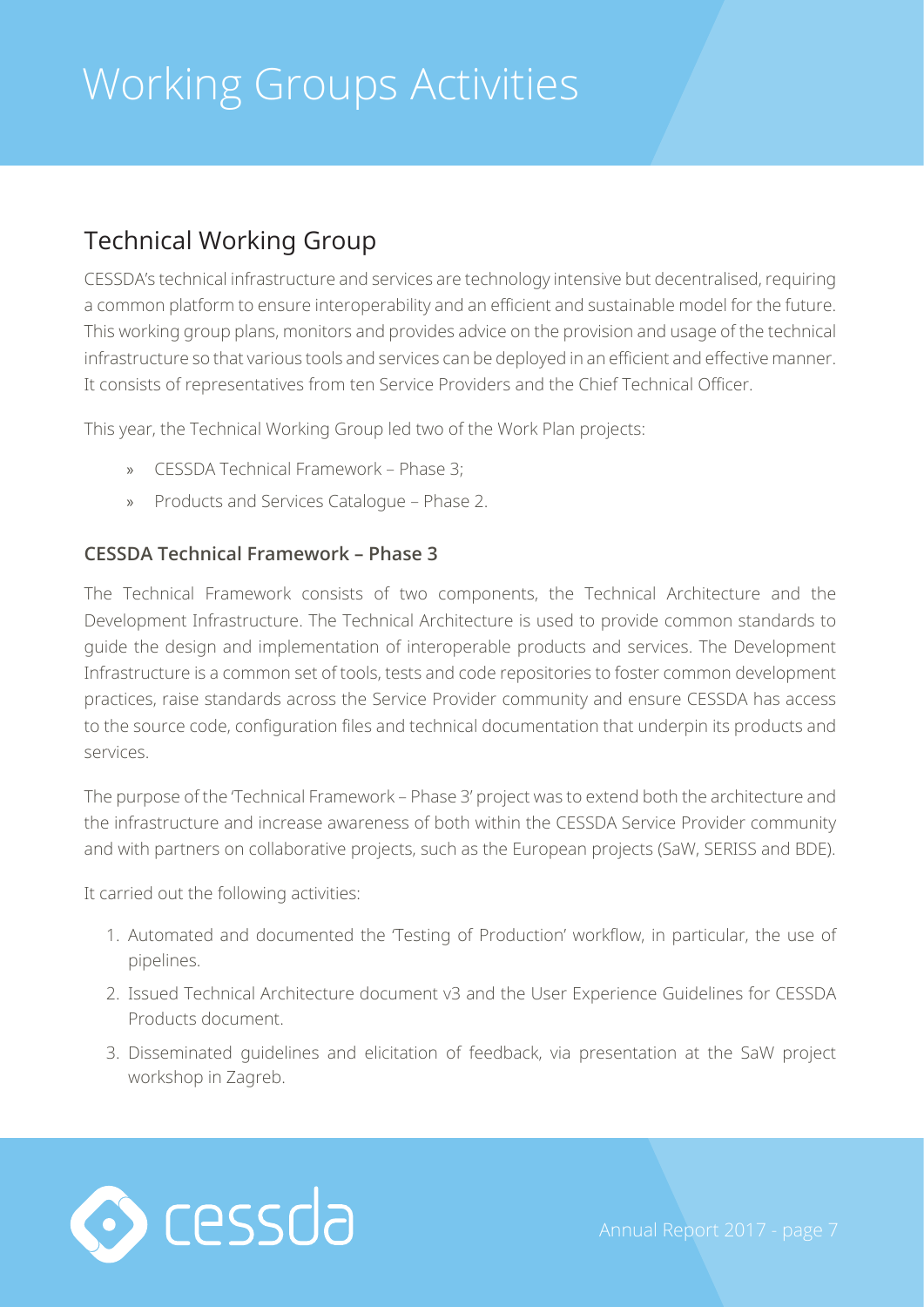- 4. Disseminated guidelines and elicitation of feedback, via meetings with the SERISS project tools developers group in Brussels and London.
- 5. Disseminated guidelines and elicitation of feedback, via presentations at a cross-ERIC workshop in Berlin on 'Software Sustainability: Quality and Re-usability'.
- 6. Disseminated guidelines and elicitation of feedback, via updates to the CESSDA Software Adoption Policy and CESSDA Software Adoption Procedure documents.
- 7. Enrolled developers. 33 developers (members of Service Providers) have been given varying levels of access to the 36 code repositories managed by CESSDA.
- 8. Maintained and enhanced the Production Environment and 'Testing of Production' workflow driven by the Jenkins Continuous Integration Server, in conjunction with Git source code repositories hosted in Bitbucket. An instance of SonarQube was added to improve the quality control process, and Transport Layer Security was adopted to protect any data in transit (such as usernames and passwords) between computers that form part of the technical infrastructure.
- 9. Refactored and extended the Metadata Harvester and Repository Handlers as a part of the Products and Services Catalogue – Phase 2 project work.

#### **Products and Services Catalogue – Phase 2**

The Products and Services Catalogue (PaSC) is intended to provide a one-stop-shop for search & discovery of datasets relevant to social science research, by harvesting the metadata describing Service Providers' holdings and making it browsable and searchable. The beta version of this Data Catalogue became available in December 2017, with further testing in spring 2018.

It carried out the following activities:

- 1. Make or buy decision: Determine whether to build the system from scratch, extensively customise an existing product or (open source) codebase or configure a commercial off the shelf (COTS) product. A number of third party products were examined, but none were found to meet the majority of this project's 'must have' requirements. Hence the decision was made to custom build a PaSC product.
- 2. Produce a specification and engage a subcontractor to develop the product. An agile approach to development was taken, based on a number of 5-day sprint cycles. The specification was a

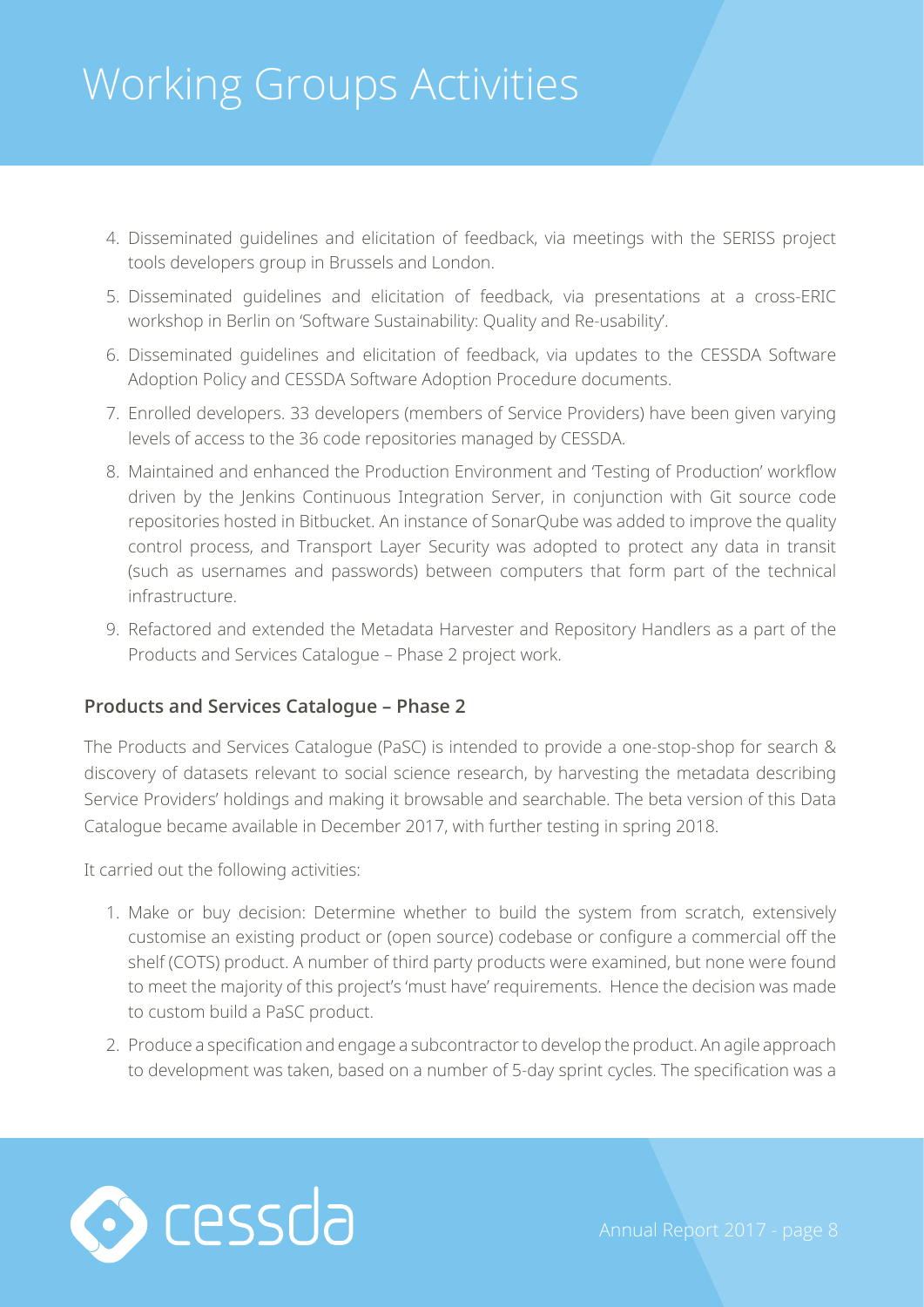set of wireframes (corresponding to the User Stories that fulfil the 'must have' requirements), and a backlog of issues (with a subset of issues) was assembled for each sprint, to deliver one or more product features.

- 3. Conduct acceptance tests and accept delivery of the product. The PaSC User Group conducted feature-specific testing at the end of each sprint, along with automated regression testing (via Jenkins and the Google Cloud Platform). At the end of the sprint cycle, formal User Acceptance Testing (UAT) took place and time was allowed to make final adjustments to version 1 of the product, based on the outcomes.
- 4. Make a stable and expansible product available to CESSDA's research community. Version 1 of the product was formally accepted (signed off as fit for purpose) at the end of the UAT phase and deployed to the staging environment of the Google Cloud Platform in December. The Service Providers were notified and invited to test it further and provide feedback.
- 5. Collect feedback from users and feed into Phase 3 requirements. The screen layouts and user controls have been used as the basis of the updated CESSDA ERIC User Experience Guide, so that feedback is also available to all CESSDA User Interface developers.

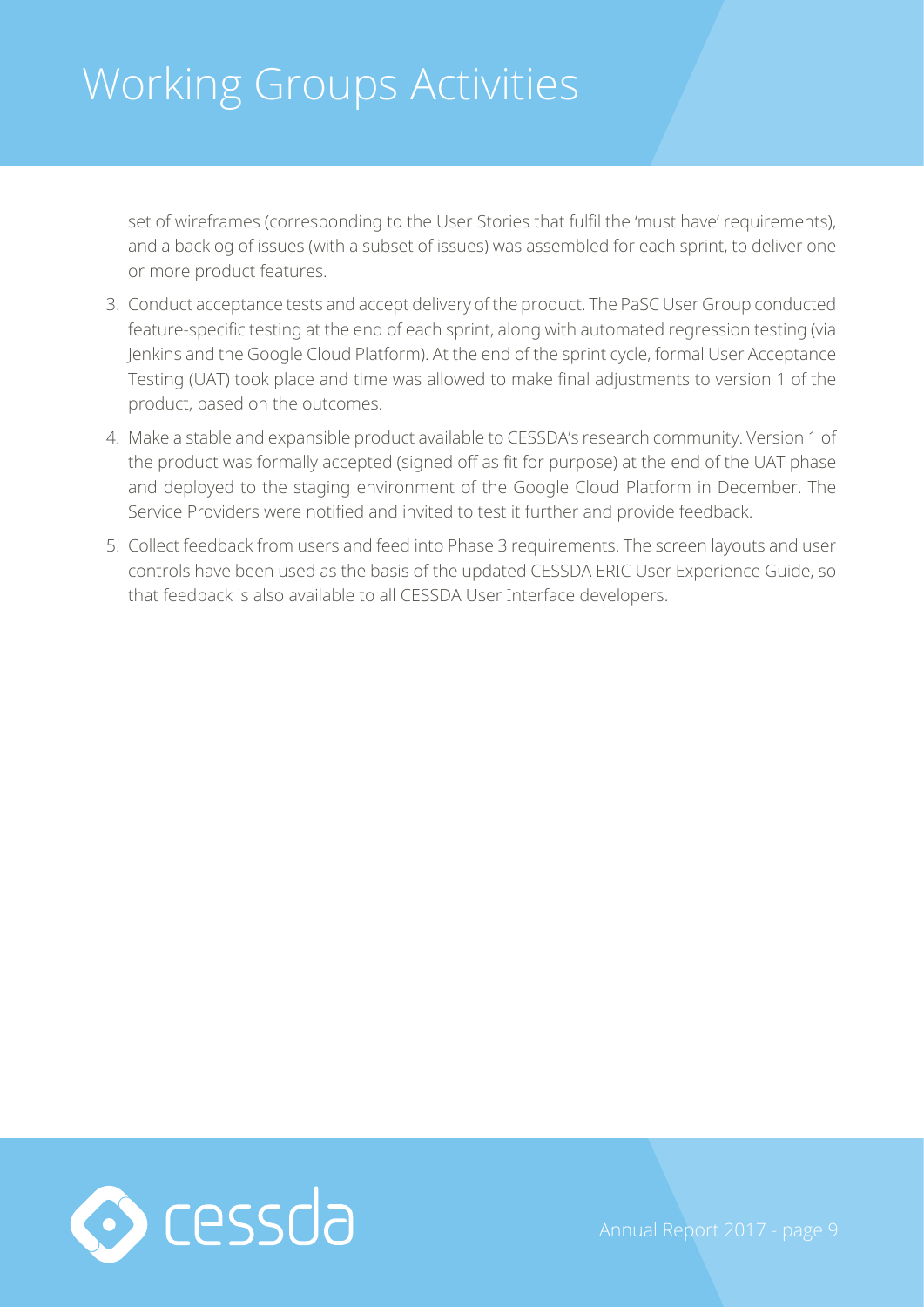### <span id="page-9-0"></span>Trust Working Group

The Trust Working Group focused on three activities:

- » Strengthening and Widening;
- » Certification;
- Service Providers' obligations.

#### **Strengthening and Widening**

The CESSDA Trust Working Group carried out its work in 2017 in the framework of the CESSDA Strengthening and Widening project to ensure the closely aligned project objectives related to Trust remained aligned with CESSDA governance activities.

Group/project activities extended the prior Trust and certification support model beyond current Service Providers to aspiring trustworthy digital repositories (TDR) by offering guidance on the TDR standard and associated process, a guided self-assessment followed by an internal CESSDA peer review. Through the identification of a key trust contact with each interested audience it was also possible for the Trust Group to offer more direct granular support.

The CESSDA Trust Workshop in Zagreb (March 2017) involved 60 participants from 26 countries. The completion of a self-assessment or other responses to the requirements provided a rich experience across participants which was reflected in discussions and outcomes. In addition to an overview of Trust issues, an extensive discussion took place which ensured knowledge exchange between a wide range of attendees rather than simply content delivery from Trust Group members.

In addition to this community development activity a Trust 'surgery' was delivered offering attendees the chance to address specific issues and questions with a member of the Trust group on a oneto-one basis. This range of approaches was successful and will form part of future Trust activities. All self-assessments were dual peer-reviewed by Trust Group members and these outcomes were shared in the form of a gap analysis and a range of anonymised commentaries. The outcome of this work identified a need to make more internal documentation available through public websites to act as supporting evidence (integrated into the CESSDA Trust 2019 work plan). It also indicated a general need to reach out to technical team members in the evidence-gathering process as the

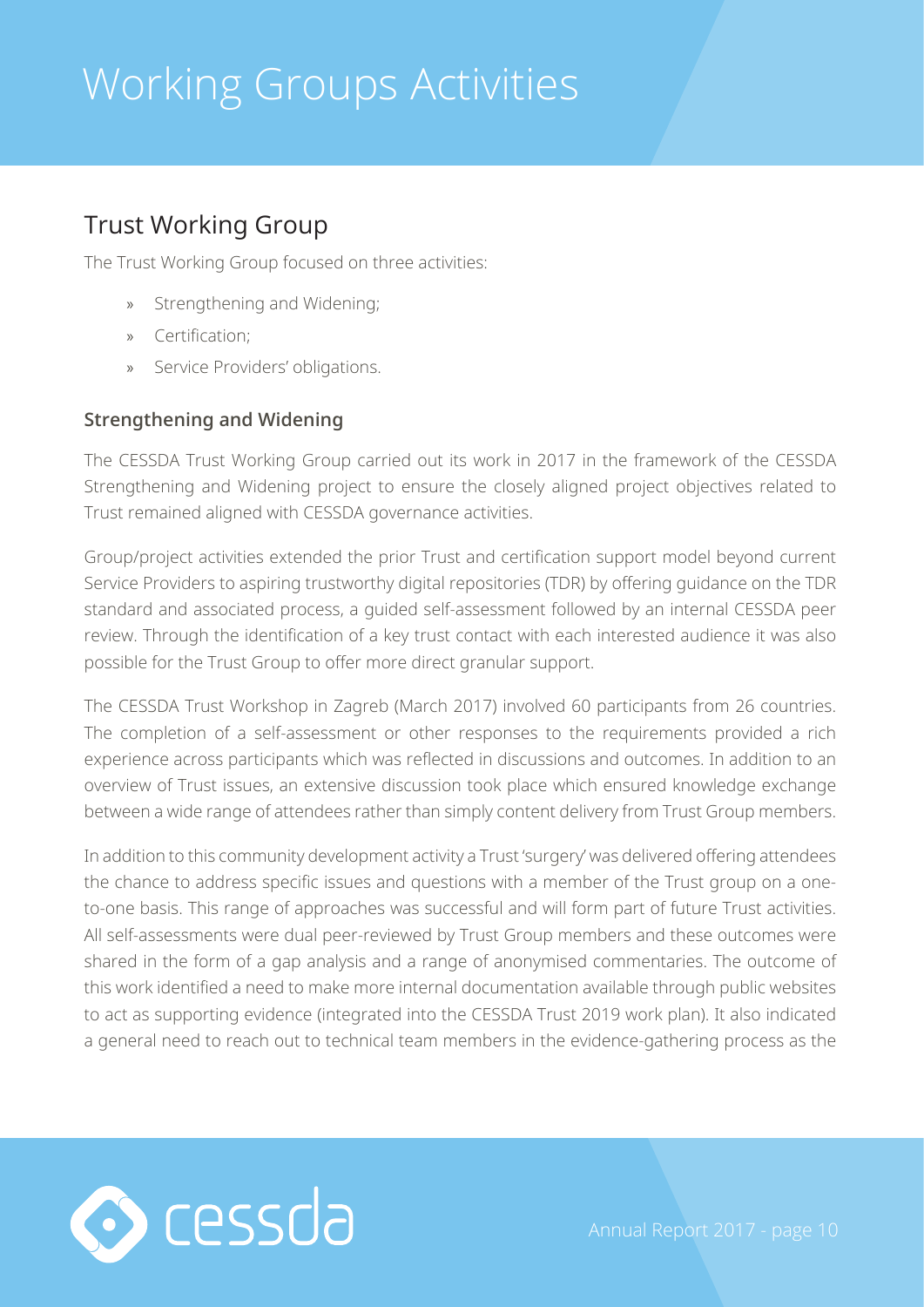CoreTrustSeal has a greater focus on technical infrastructure and data security than the Data Seal of Approval (see Certification below).

This project finished in October 2017 with deliverables including a [workshop report](http://cessdasaw.eu/content/uploads/2017/11/SAW-D4.1..pdf) and an overview [on certification](http://cessdasaw.eu/content/uploads/2017/11/SAW-D4.4..pdf) followed by a handover to a group following the more standard CESSDA Working Group governance model.

#### **Certification – CoreTrustSeal**

CESSDA ERIC considers the achievement of recognised Trustworthy Digital Repository (TDR) status as a key driver for trust between Service Providers contributing to common CESSDA goals and the trust relationship between Service Providers and their ministries, funders, depositors and data users. This is reflected in the Statutes Annex 2 obligation 8: "adhere to the principles of the OAIS reference model and any agreed CESSDA ERIC requirements for operating trusted repositories".

During 2017 the reference standards selected by CESSDA, the Data Seal of Approval become the CoreTrustSeal through a Research Data Alliance (RDA) working group in cooperation with the World Data System (ICSU-WDS).

Though the core TDR scope was maintained, the requirements were amended and, in some cases, extended (see Strengthening and Widening above).

Risks to the CESSDA SaW project and the goals of the Trust Group were mitigated through close cooperation with all parties which ensured CESSDA influenced the new standard while benefiting from its becoming more generally applicable (i.e. beyond its original social sciences and humanities base).

By the end of the year, nine seals were acquired, six more will be acquired within one or two years. Other Service Providers are still in a starting phase and attaining the CoreTrustSeal may take time. It has been recognised by the Trust Group and in wider archival and repository circles that the selfassessment phase of the CoreTrustSeal can be of use before an organisation is ready to apply for certification.

The CoreTrustSeal provides a basis for debate and discussion across the functions and hierarchical

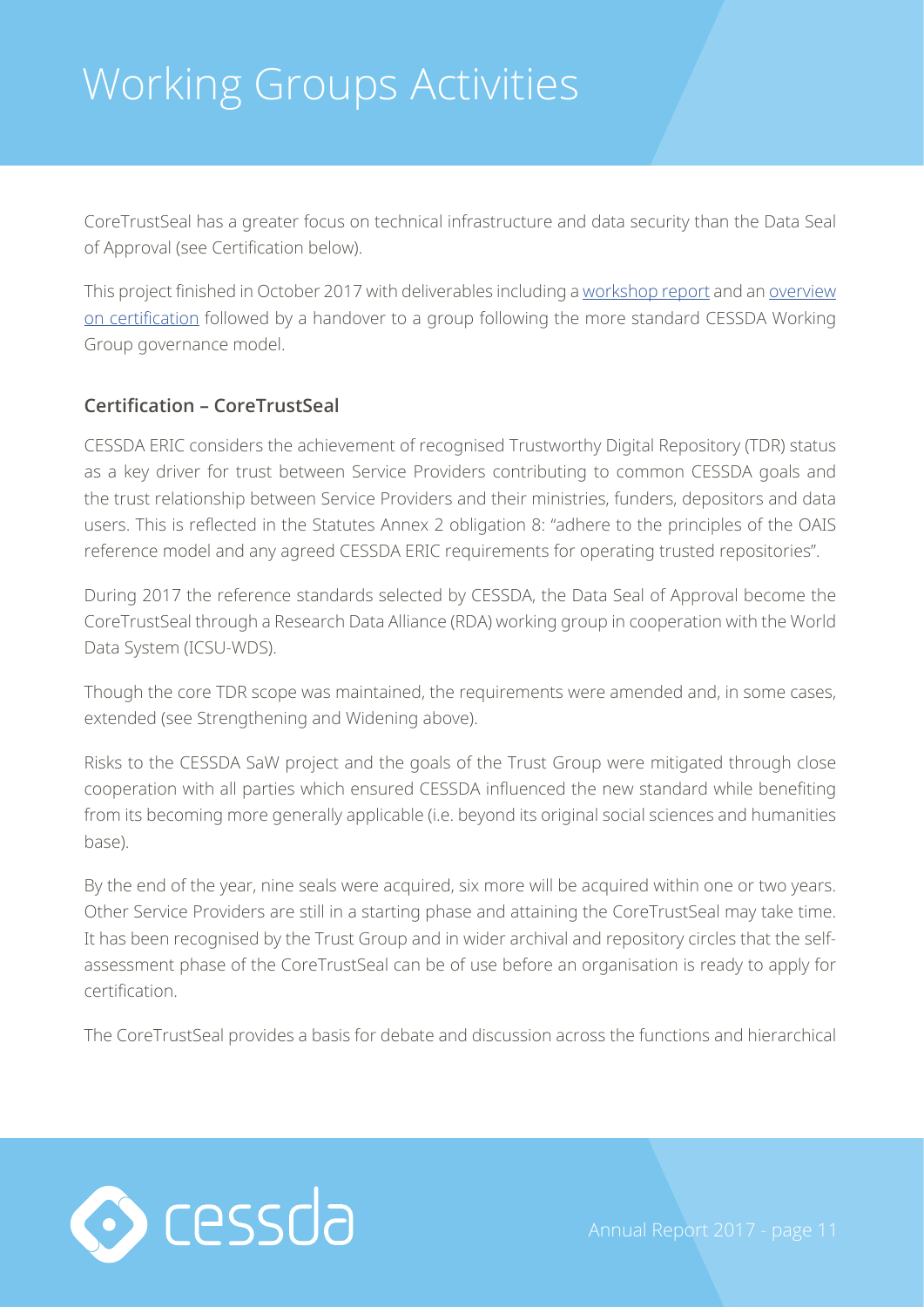levels of archives, promoting internal communication and supporting the delivery of explicit messages (including to funders) about where additional work or support is required. This preapplication period is considered to be particularly relevant to organisations in the early stages of development which need to reference some clear quality and service benchmarks when negotiating for sustainable sources of funding.

#### **Service Providers' Obligations**

The Trust Working Group also discussed the CESSDA Statutes Annex II with a mapping between these obligations and the CoreTrustSeal guidelines. The mapping is not 100% aligned meaning that both CoreTrustSeal and Annex II obligations will need to be monitored over time.

The key recommendation was that clear and common interpretations of the Annex II obligations and what steps the Service Providers need to take to comply with them be generated alongside a progress and monitoring role for the Trust Working Group.

During 2017 a number of CESSDA activities progressed which will support meeting these obligations including the creation of a Tools and Services Working Group, the development of approaches for managing common metadata and controlled vocabularies and the creation of a persistent identifier policy.

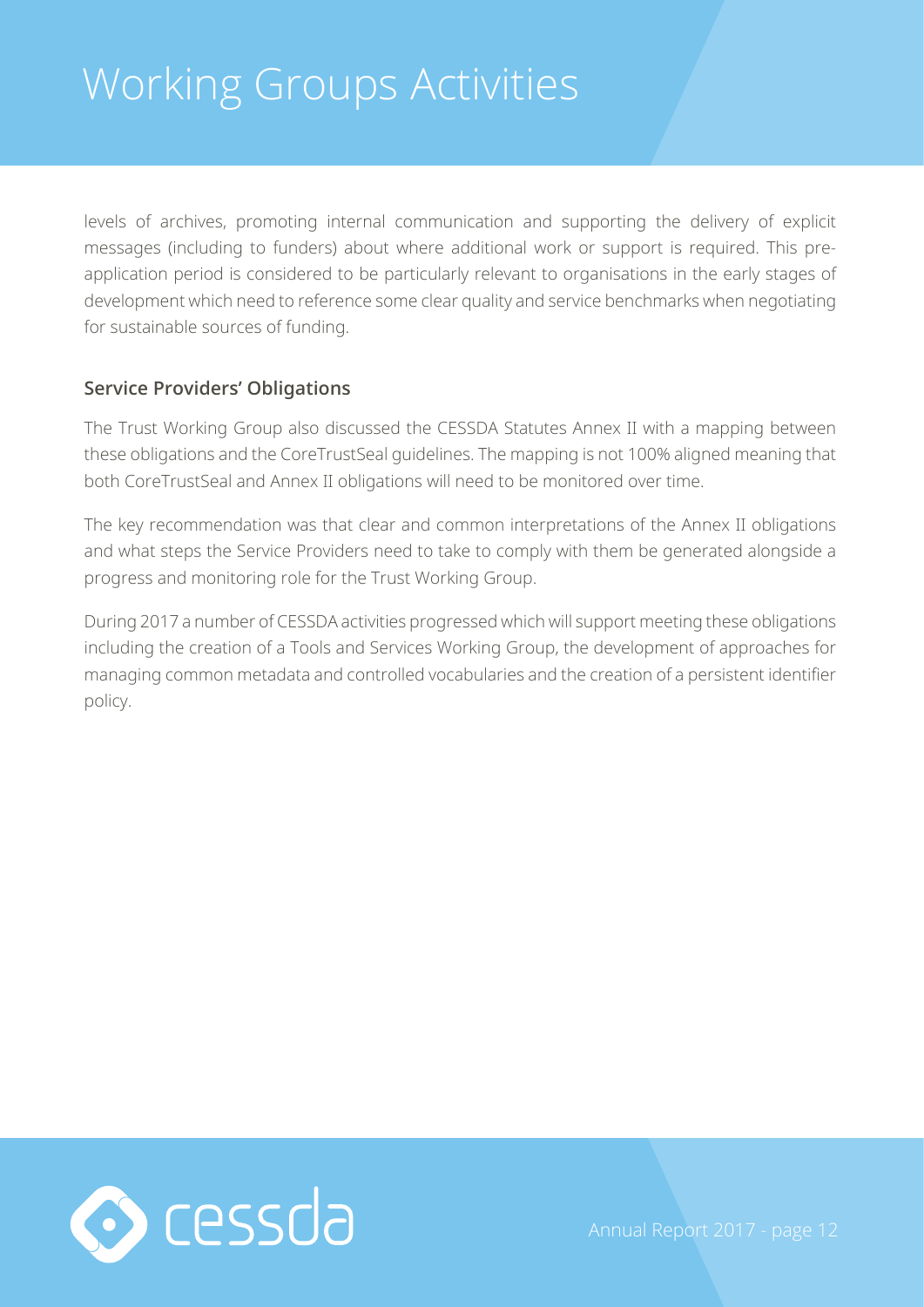### <span id="page-12-0"></span>Training Working Group

The Training Working Group had a number of training activities that can be clustered into:

- » Data Discovery Activities;
- » Research Data Management Activities;
- » CESSDA Expert Seminar.

#### **Data Discovery Activities**

The aims of the Data Discovery Activities are to raise awareness for data available at CESSDA Service Providers member organisations by offering training for researchers and data reusers on how to find and get access to the data provided.

In 2017, three face-to-face workshops were held at different locations in Europe to widen the user base of CESSDA data as well as to promote the understanding of (complex) data and its analytical potential. The workshops were designed for all CESSDA users, such as PhD students, postgraduate and senior researchers from throughout Europe, seeking to conduct research with data hosted at CESSDA Service Providers. These three workshops contributed to CESSDA ERIC's strategic goals, ensuring that data access services are available for all users of CESSDA data.

Workshops organised:

- » Working with Data on Political Behaviour, 6 November 2017 at the University of Manchester, Manchester (UK) – 27 attendees (mostly UK).
- » Data on Migration, 13-14 November2017 at GESIS-Leibniz Institute for the Social Sciences, Cologne (Germany) – 15 attendees (7 EU countries).
- » Working with European Union Labour Force Survey (EU-LFS), 27-29 November 2017 at GESIS-Leibniz Institute for the Social Sciences, Mannheim (Germany) – 16 attendees (13 EU countries).

Overall, the three workshops on discovering CESSDA data were well received. That was obviously not only due to the high request on joining the workshops, but also due to participants' feedback in the context of evaluating each of the workshops. In sum, there is a high need for training researchers in how to find and access data.

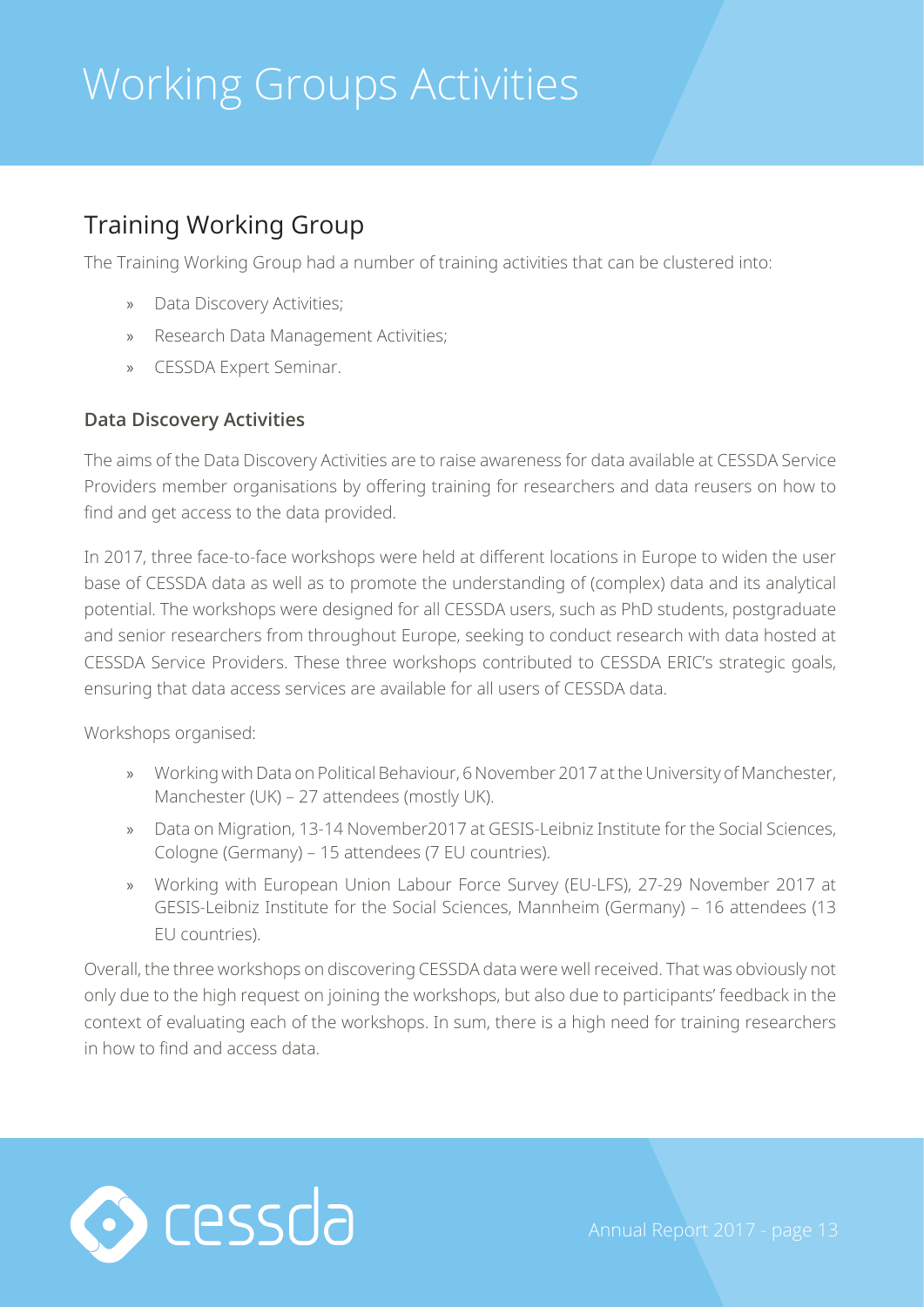In addition to the workshop, the data discovery team prepared:

- » One video How to find and access data from European Social Science Data Services;
- » Three webinars:
	- » How to find data in Europe (88 attendees);
	- » Data in Europe: Ageing (33 attendees);
	- » Data in Europe: Political Behaviour (23 attendees);
- » Three user guides for above named webinars.

All materials are available via the CESSDA website.

#### **Research Data Management Activities**

Over the last few years, good practices in research data management have become an important topic for researchers.

Various stakeholders such as research funders, publishers and institutions expect good data management practices, the publishing of high-quality data and the creation of data management plans to facilitate this. Researchers, therefore, have to improve their skills and expertise in this area. Various CESSDA Service Providers have been offering local workshops on research data management to researchers in the social sciences; some for decades; others have started recently. There is thus growing expertise amongst the CESSDA Service Providers. In 2016 the idea emerged to join forces, share best practices in training and develop an online module on research data management in the social sciences and add offline guidance materials for trainers organising local workshops.

In 2017 experts from seven CESSDA Service Providers worked on the creatively developed guide that takes researchers on a journey through the different stages of their research, from the initial planning phase to the publication of the research data. Along the way, the reader is provided with illustrations and examples, as well as expert tips and insights into data management practices in different European countries. It is estimated that the whole "trip" takes fifteen hours.

At the end of the year, the [Data Management Expert Guide](http://www.cessda.eu/DMGuide) was launched. A train-the-trainer event

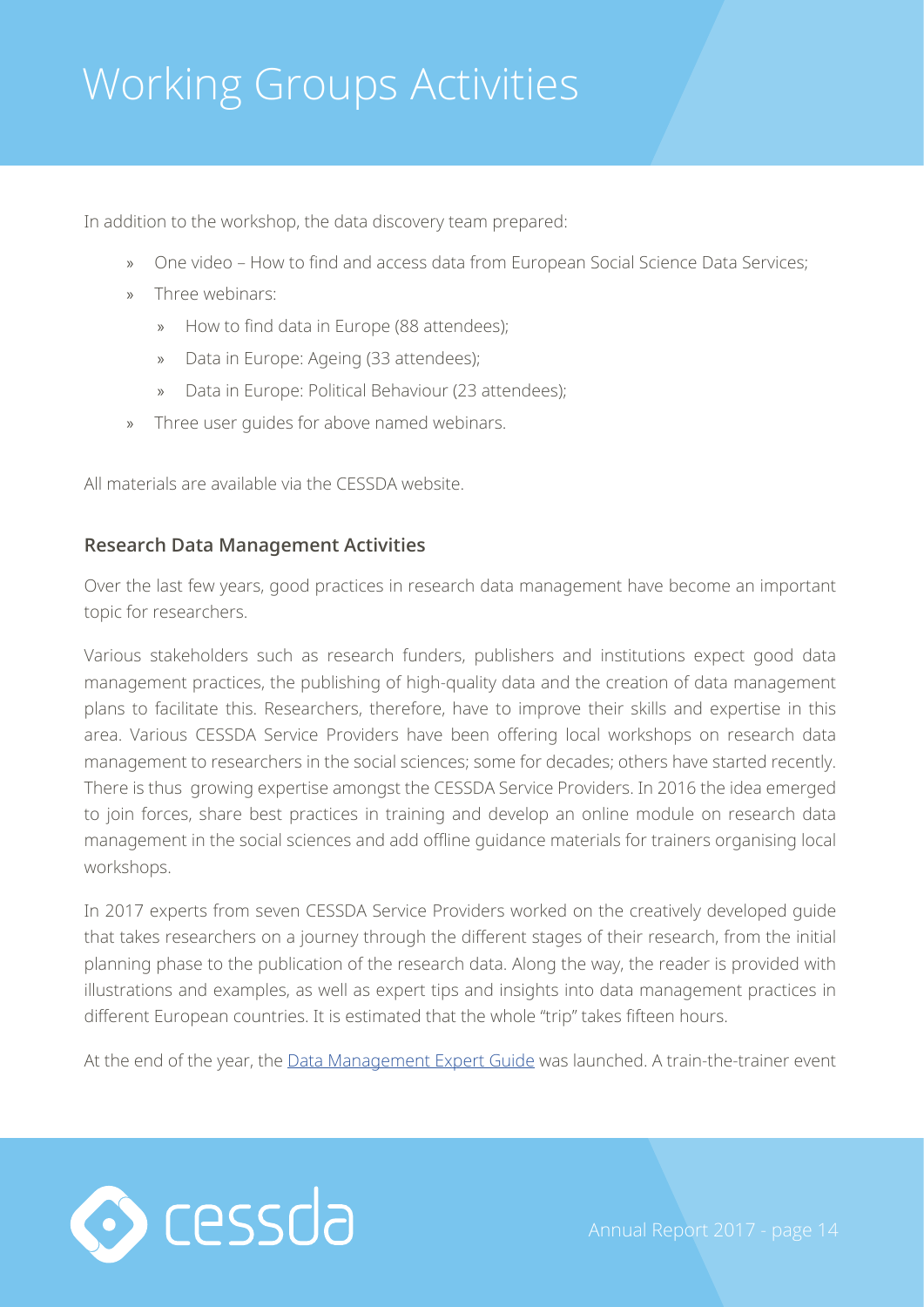is planned in 2018 to provide guidance on how the online module and offline guidance materials can be used to deliver a local workshop on research data management.

Chapters of the CESSDA Data Management Expert Guide are:

> » Plan – the introductory tour, where data management and data management planning (DMP) are discussed. General concepts such as FAIR data are explained.



Launch of the Data Management Expert Guide, December 2017.

- » Organise & Document describes good practices in designing an appropriate data file structure, naming, documenting and organising data within suitable folder structures.
- » Process describes the topics of data entry and coding as the first steps of data management, as well as providing information about choosing the appropriate file format.

» Store – is about planning a storage and backup strategy, and discuss backup solutions and

their advantages and disadvantages. It also describes measures to protect data from unauthorised access with strong passwords and encryption.

- » Protect highlights legal and ethical obligations and shows how a combination of gaining consent, anonymising data, gaining clarity over who owns the copyright to data and controlling access can enable the ethical and legal sharing of data.
- » Archive and Publish describes how to differentiate between currently available data publication services. Also, stepping stones to promote data are presented.
- » Discover to be prepared in 2018.



Source: CESSDA Training Working Group. (2017). CESSDA Data Management Expert Guide. Bergen, Norway: CESSDA ERIC.

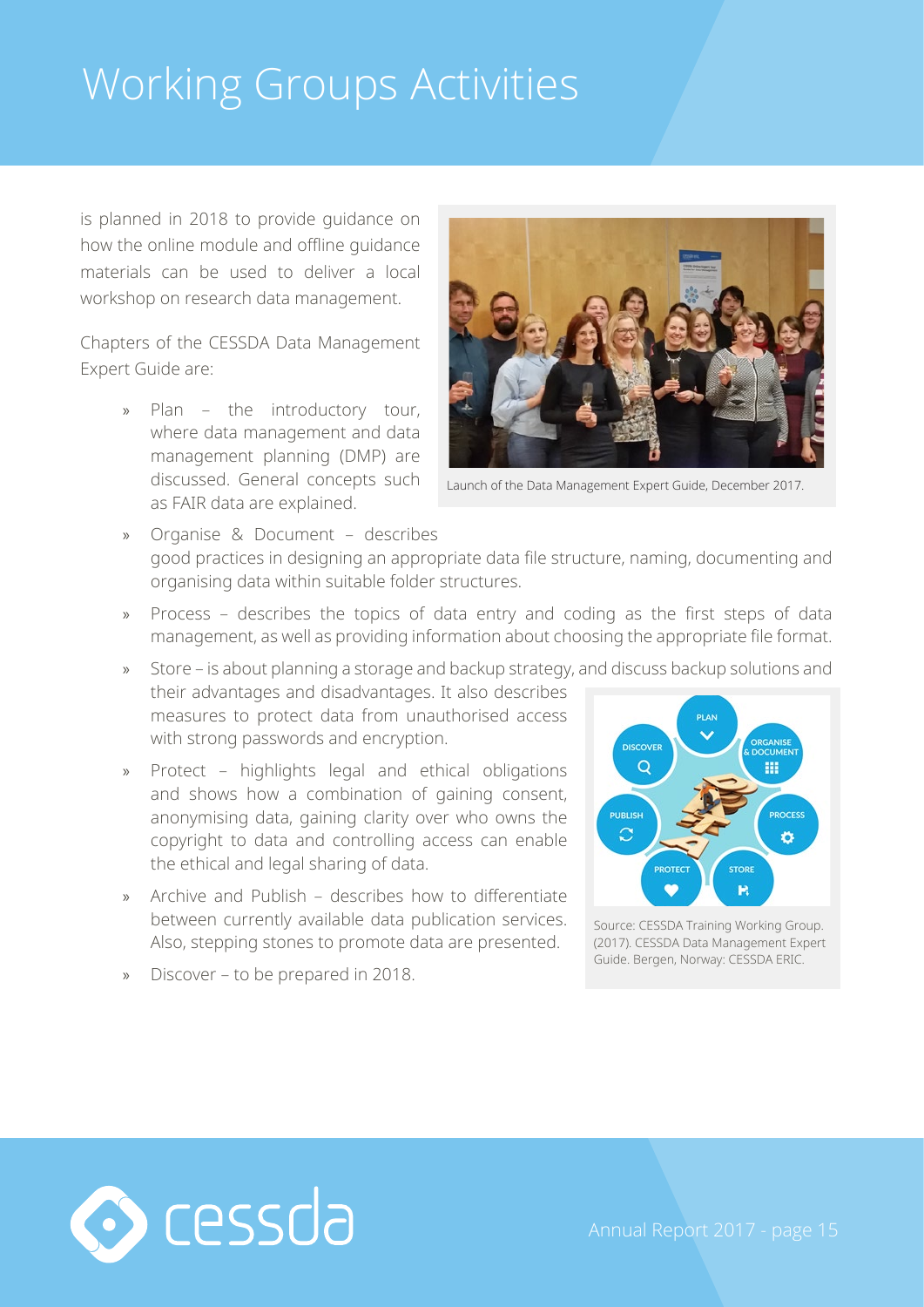There are a number of recurring elements in the chapters. Each chapter ends with a set of questions that would typically be answered in a DMP. Another recurring element is European diversity in data management (e.g. diversity in funder requirements in developing a Data Management Plan, in Data protection law etc.). Chapters contain examples of how to handle quantitative or qualitative data.

#### **CESSDA Expert Seminar 2017**

The topic of CES2017 was 'The legal and ethical framework for the use, reuse, and archiving of new types of data'. The focus was on exchanging experiences with new types of data, such as social media data, geo-data, biomarkers, administrative data, register data between CESSDA Service Providers as well as discussing how the GDPR would affect archiving these types of data. The audience of the seminar was staff working with data management in their archive. There were 23 participants, representing thirteen different Service Providers and CESSDA Main Office.



CESSDA Expert Seminar, Bergen, Norway, September 2017.

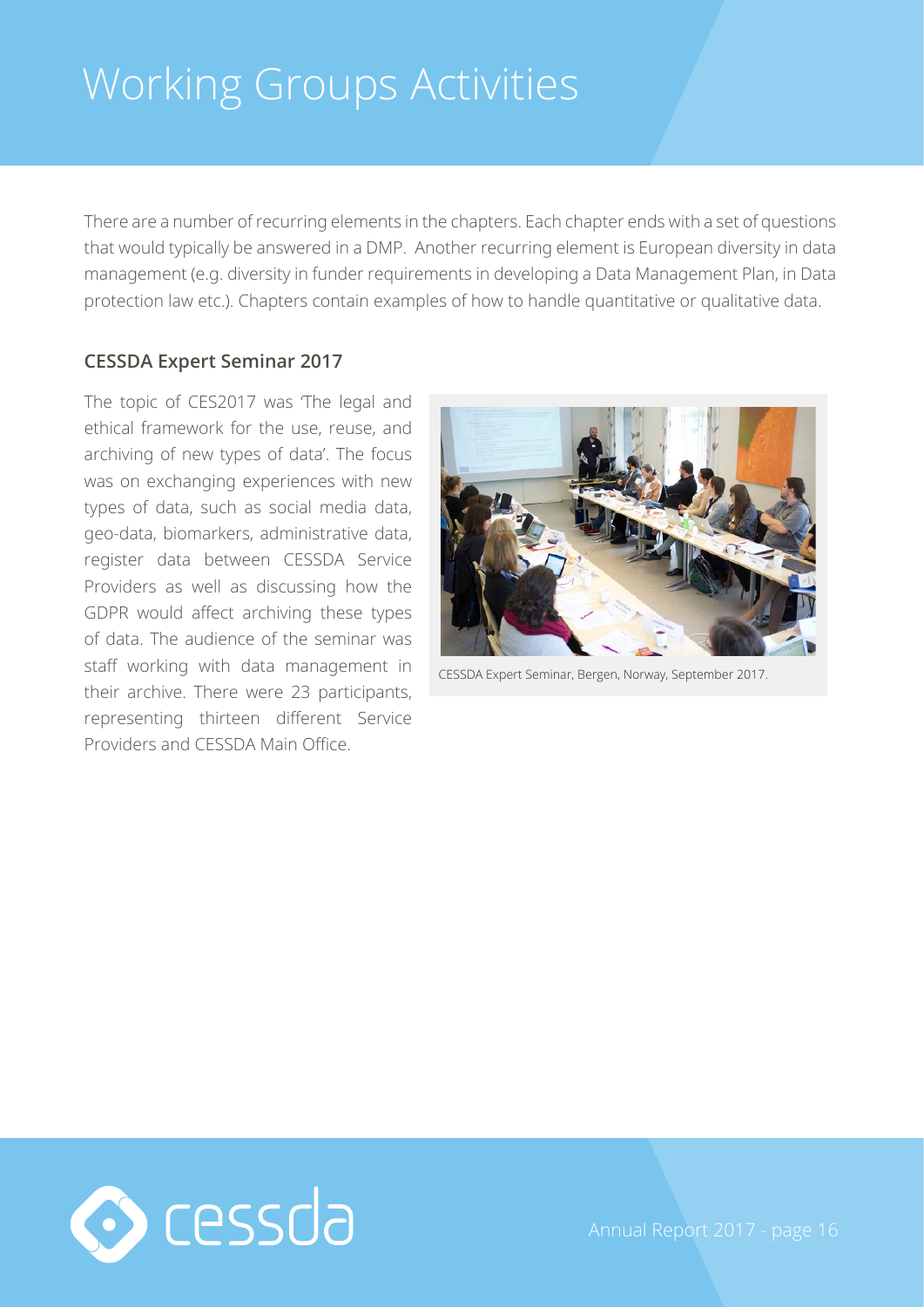### <span id="page-16-0"></span>Tools and Services Working Group

CESSDA needs an organised way to prioritise and realise new tools and services from Service Providers and third parties for our users: both data users and data producers. The Tools & Services Working Group was established in late 2017 to represent both users' and Service Providers' interest in terms of what needs to be developed. It consists of representatives from four Service Providers (FSD, EKKE, GESIS and TARKI) and works closely with the Technical Working Group.

Four Work Plan 2017 projects belonged to the Tools and Services pillar:

- » CESSDA Metadata Management Phase 2;
- » Controlled Vocabularies Manager;
- » Persistent Identifier Policy Phase 3;
- » Euro Question Bank 2017.

#### **CESSDA Metadata Management – Phase 2**

This phase enhances the CESSDA metadata model based on feedback from Service Providers as well as the Catalogue and Euro Question Bank projects. It will produce a Management and Maintenance Plan for the model as well as User Guidelines. Work is ongoing until the end of 2018. However, by the end of 2017, the project had completed the following two tasks. Firstly, Controlled Vocabularies were extended and translated into additional languages. Secondly, a mapping of the DDI (Data Documentation Initiative) metadata model to the EAD (Encoded Archival Description) metadata model was carried out with the aim of verifying whether broad correspondences could be established between the two standards.

CESSDA metadata model work was presented to a broader audience at the EDDI 2017 conference in Lausanne.

#### **Controlled Vocabularies Manager**

Controlled Vocabularies (CVs) form a crucial part of the CMM model and will be used to aid information retrieval in the CESSDA Data Catalogue as well as in the Euro Question Bank. The CV manager tool will allow the creation, versioning and maintenance of CVs and their translations, and access to all CVs.

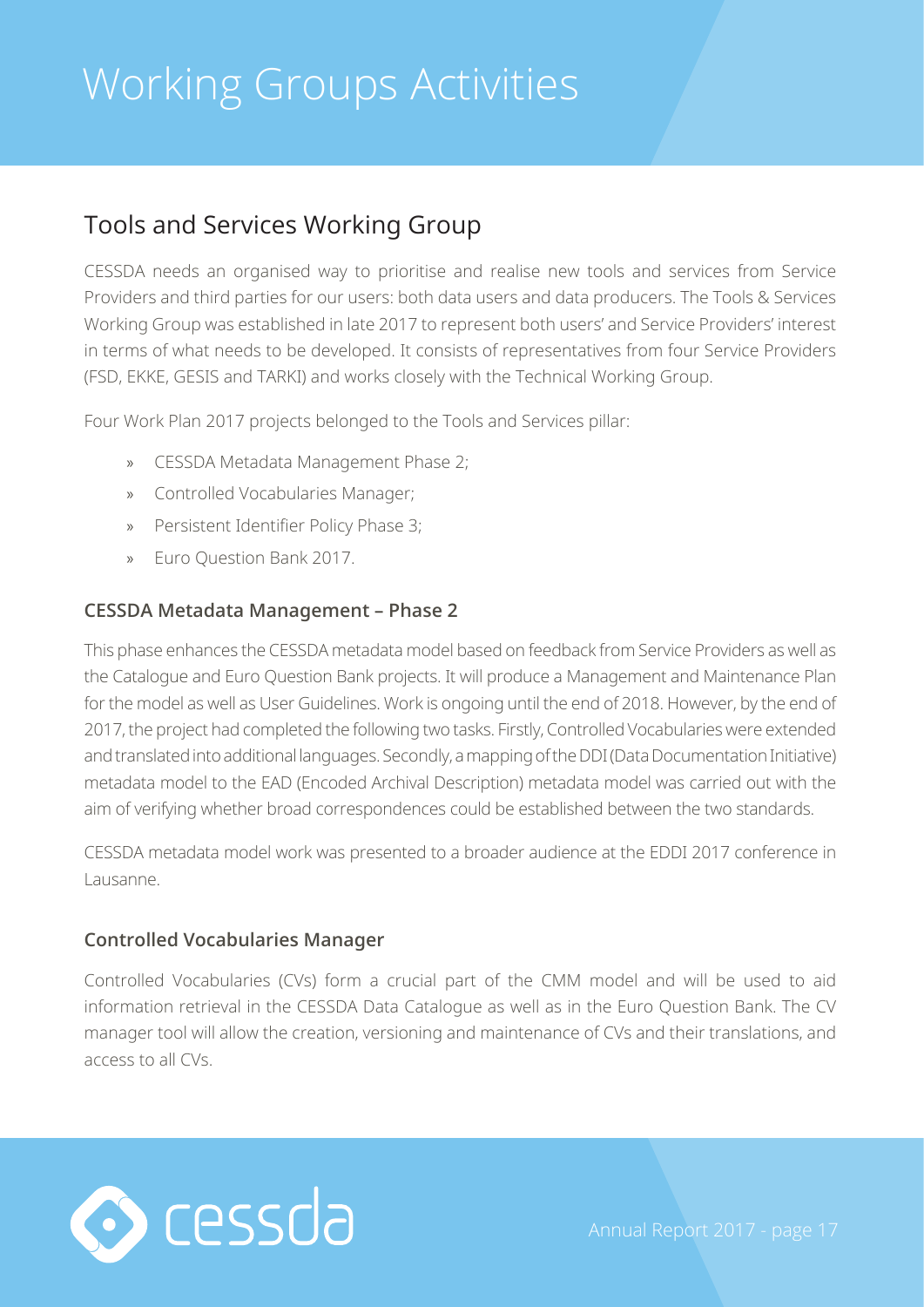The project continues until September 2018. In 2017, the project team decided on the requirements, worked on use cases, and evaluated available tools; none were found to be able to manage the requirements. It was decided to use a contractor within GESIS to carry out development work and work on an alpha prototype was started.

A tutorial on CVs was held at the EDDI 2017 conference in Lausanne in December 2017.

#### **Persistent Identifier Policy – Phase 3**

CESSDA ERIC approved its Persistent Identifier Policy (https://doi.org/10.18448/16.0040) on 22 November 2017 at the General Assembly meeting. It is intended to support the aims of locating, discovering, referencing, identifying and citing CESSDA Service Providers' data holdings. It serves as a basis for a common approach to the use of Persistent Identifier services.

In addition to the PID Policy, the project produced Best Practice Guidelines for the implementation of the Policy (https://doi.org/10.18448/16.0041), participated in the Research Data Alliance (RDA) work, and organised a PID webinar.

#### **Euro Question Bank 2017**

The Euro Question Bank (EQB) project finished its third phase in 2017. The aim of the project is to develop and implement a central search facility across CESSDA and survey questions from different datasets and in different languages.

In 2017, the project released the first and second prototypes of the EQB, gathered feedback from Service Providers, and developed the metadata model further in collaboration with the CMM2 project. However, due to a delay in programming, the second prototype did not cover enough functionality to go into production. EQB work will continue in 2018.

An EQB workshop for CESSDA Service Providers took place at the EDDI 2017 conference in Lausanne.

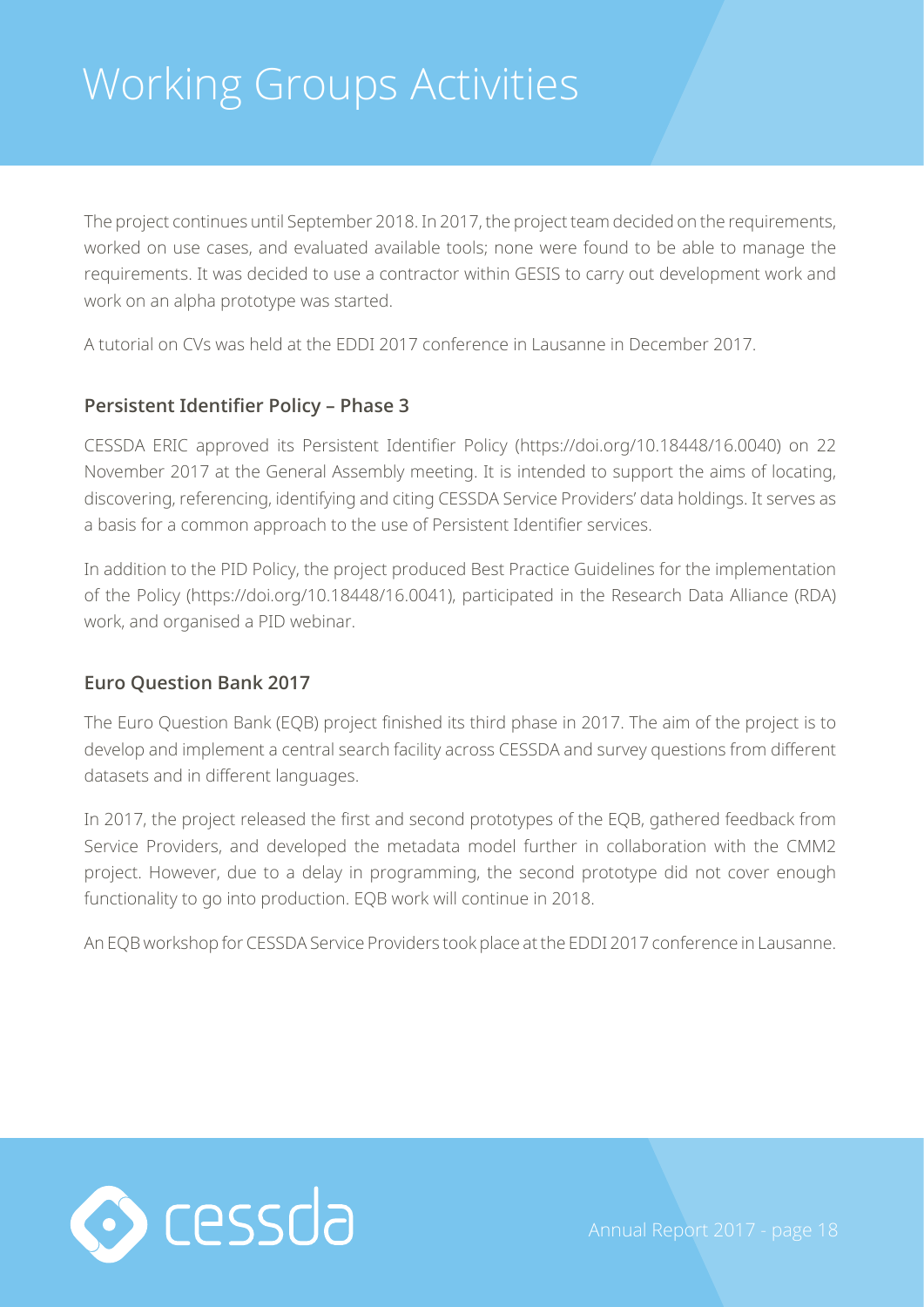<span id="page-18-0"></span>All CESSDA activities, both internal and outside of the consortium, are spread across European countries, thus being labelled as international cooperation. However, there are some activities with a long-term impact on a supranational level that CESSDA also takes part in, contributing to the overall strategic and policy efforts in the European Union.

When it comes to European Commission support activities, CESSDA participated in the first EOSC summit, organised by the European Commission in June 2017. This resulted in signing the EOSC Declaration in September and CESSDA participating in the 'coalition of the doers'. CESSDA also contributed to several European Commission meetings, in particular on the EOSC Service Architecture and Portfolio, and on EOSC-Hub. The benefits were threefold: ample networking opportunities to exchanges ideas and contact details, in-depth explanations of the core tenets of the EOSC project, and information on upcoming major funding opportunities.

CESSDA Main Office and Service Providers actively participated in international conferences, e.g. [IASSIST conference at Kansas University](http://iassist17.dept.ku.edu/) and [Research Data Alliance meeting in Barcelona](https://www.rd-alliance.org/plenaries/rda-ninth-plenary-meeting-barcelona). CESSDA and its Service Providers also participated actively in the DDI Alliance and several attended the Dagstuhl workshop (Leibniz Centre for Informatics) in October 2017 themed "DDI-based [Infrastructure Vision](https://www.dagstuhl.de/en/program/calendar/evhp/?semnr=17433)".

CESSDA continued its participation in the ERIC Forum meetings, now as a full-fledged ERIC. Two meetings of the ERIC Forum were held in 2017; one in Helsinki, Finland (hosted by ICOS ERIC), and the other in Graz, Austria (hosted by BBMRI ERIC). This forum discusses common ERIC problems and is a platform for exchanging experiences.

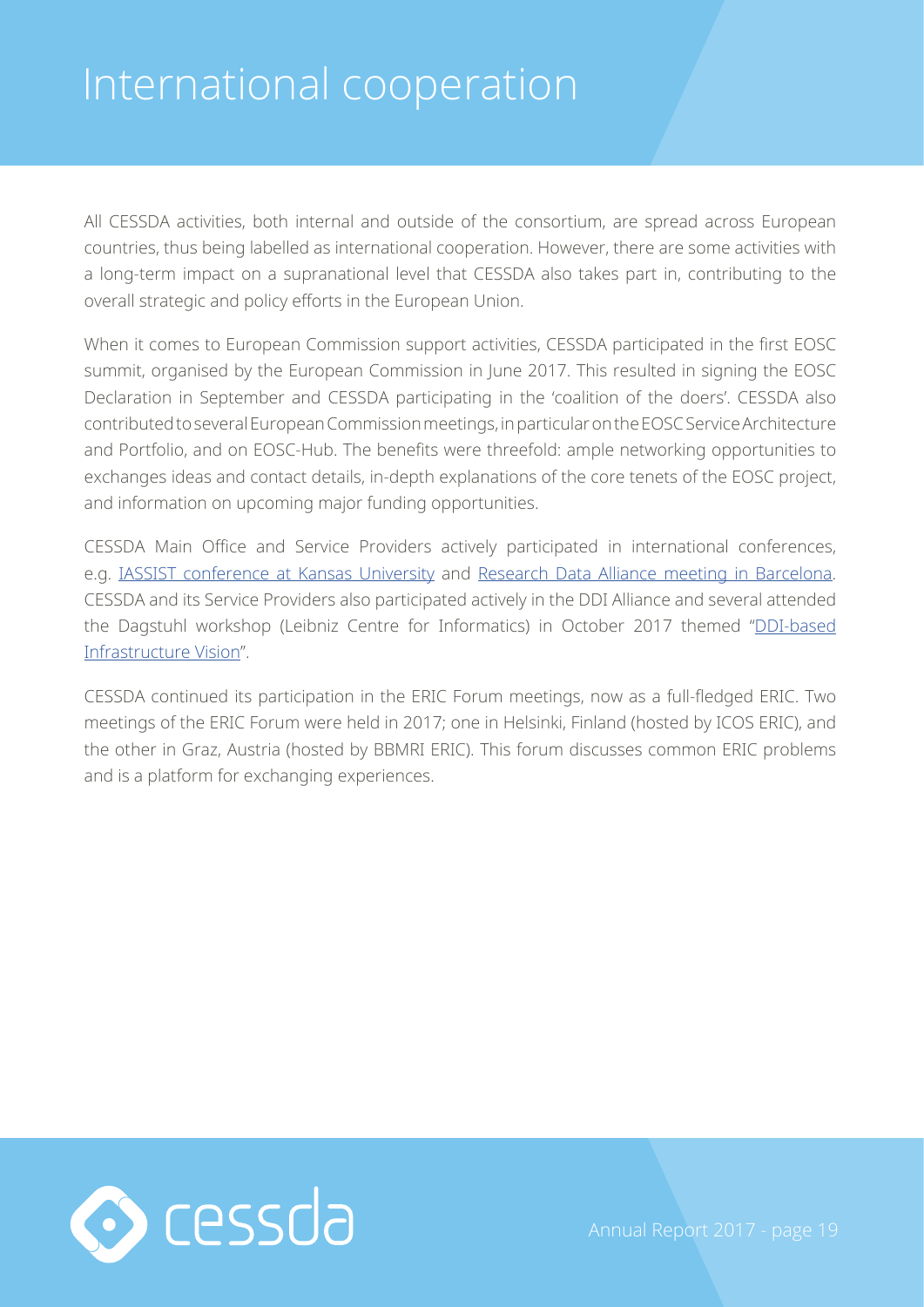### <span id="page-19-0"></span>European Union funded activities

In 2017, CESSDA participated in four Horizon 2020 funded projects; one began early 2017 and two were finalised by the end of the year.

#### **CESSDA Strengthening and Widening (SaW) 01.08.2015 – 31.10.2017**

The project performed a range of activities aimed at strengthening the hub and supporting the development of national data services in preparation for CESSDA membership.



SaW project final meeting, October 2017, Dublin, Ireland.

The Country Report on Development Potential, a comprehensive overview mapping the current state of play of data archive services in 44 mainly European countries, represents a key result for policy development and benchmarking.

The project also developed significant input for CESSDA's Quality Assessment model, serving as a quality check of its Service Providers.

For Service Providers, a Knowledge Exchange platform was developed.

In addition, several training modules on archiving, data curation and infrastructure design have also been made available.

By offering the necessary administrative, technical, and methodological support, the project promoted the establishment of new data archives while also strengthening existing ones.

Even though the project is officially closed, the SaW meetings' organisation continues with established and new Service Providers and with countries that are interested in setting up a social science data infrastructure.

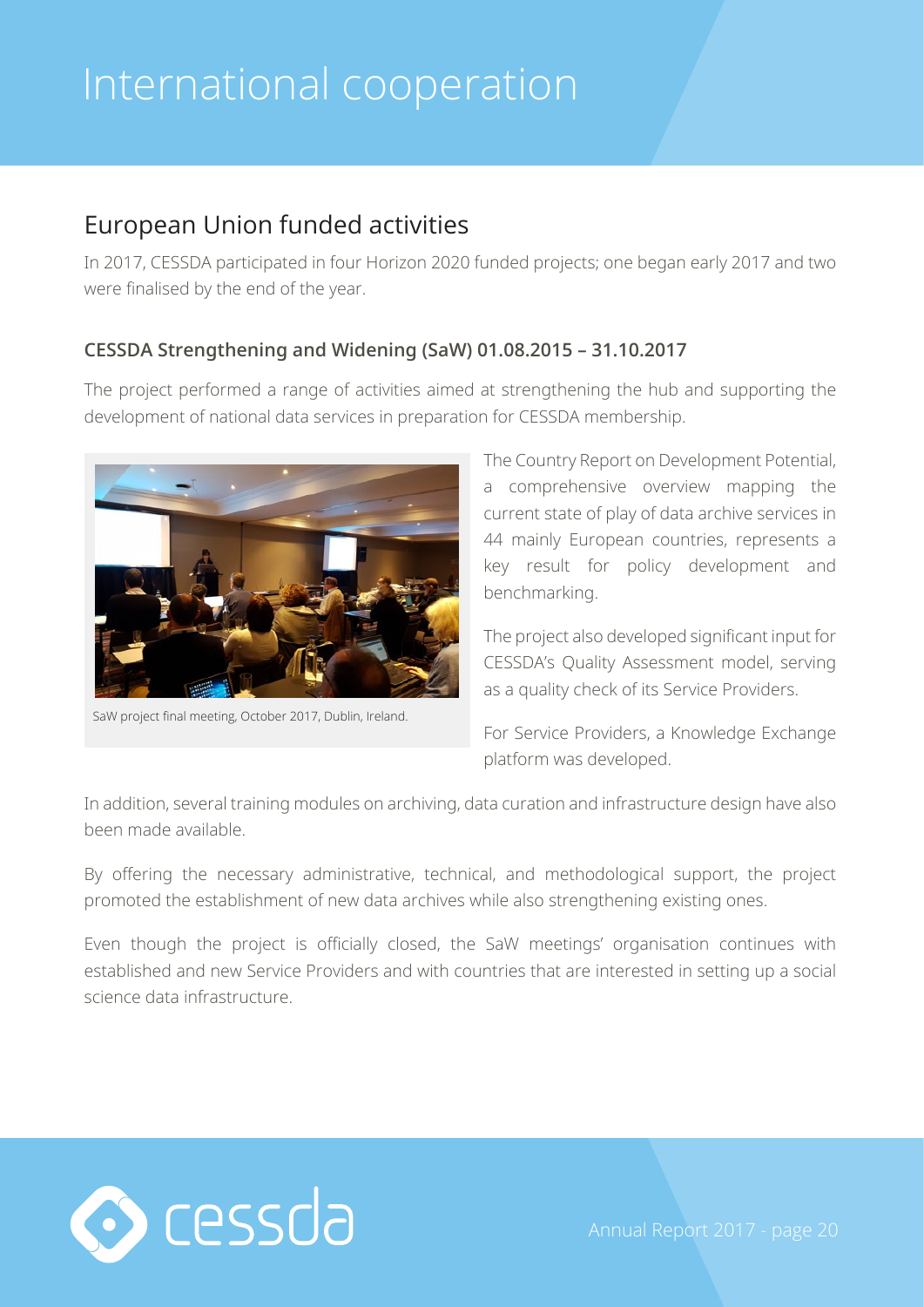#### **BigDataEurope (BDE) 01.01.2015 – 31.01.2017**

The final year of the BDE project was devoted to finalising and publishing the big data aggregators' platform for all seven societal challenges. As the networking partner, CESSDA was in charge of societal challenge 6 (SC6): "Europe in a changing world – inclusive, innovative and reflective societies", and community building activities aiming at engaging SSH scientists' and institutions' project activities.

In total, three webinars were hosted by CESSDA during 2017 with themes such as insight into Virtual Currency Ecosystems, European Open Science Agenda, and insights into the field of big data and smart data and how these new principles and technologies can be used in the domain of statistics.

The third and final workshop in the domain of the EU Societal Challenge 6 was held on 11 September 2017 in Amsterdam, The Netherlands, as an official workshop of the Semantics 2017 conference. Sessions tackled the current state of play of Big Data in SC6, with an emphasis on the wider ecosystem for social sciences and the humanities including the Open Science Agenda, and the perspective of European official statistics. The BDI Aggregator Platform (Big Data Integrator) and the SC6 Pilot (on budget execution data of municipalities) were also presented.

#### **Synergies for Europe's Research Infrastructures in the Social Sciences (SERISS) 01.07.2015 – 30.06.2019**

In 2017, the interim report on the first 18 months of the project was submitted to the European Comission. Outputs meet a specific need identified by one or more SERISS research infrastructures. They improve the quality and efficiency of data collection. One example is an evaluation of the European Language Social Science Thesaurus (ELLST) managed by CESSDA AS (UK Data Archive) and informing future translation guidelines.

Resources were developed to coordinate tasks within the survey life cycle or meet the needs of multiple SERISS Research Infrastructures. On data collection and curation, an expert survey of sampling practices was carried out.

The first "SERISS Train" face-to-face training course on "Designing Questionnaires for Cross-cultural Surveys" and the first SERISS Survey Network meeting on representing the population were attended by representatives of commercial survey organisations, European agencies and national statistical institutes.

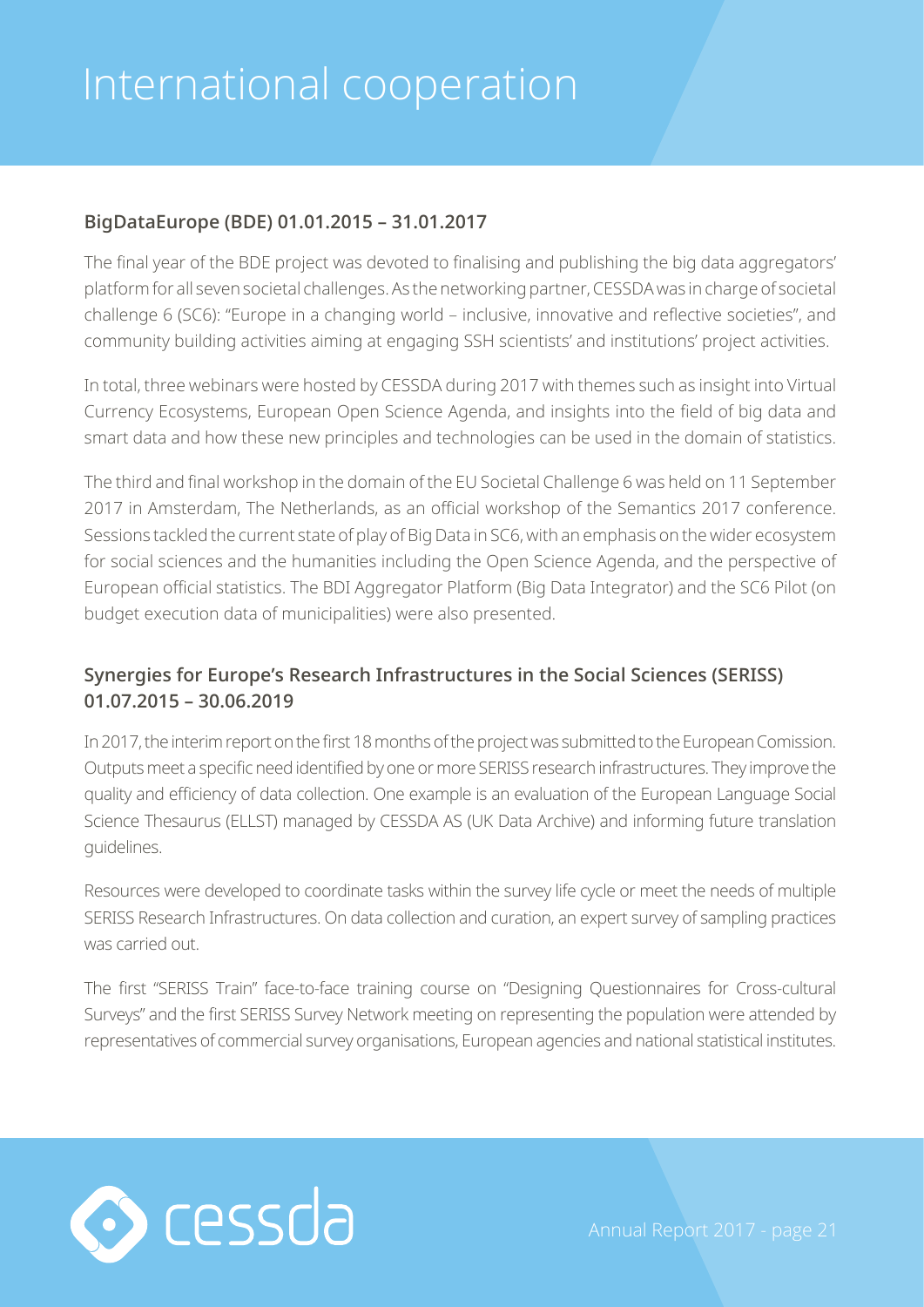#### **European Research Infrastructures in the International Landscape (RISCAPE) 01.01.2017 – 31.12.2019**

The project started on 1 January 2017, with a kick-off meeting held on 30-31 January in Helsinki. The first year consisted of administrative alignment of numerous partners, and several deliverables were produced, one of them being the comprehensive report on the European research infrastructure landscape. The partnership in this project proved to be instrumental in connecting to other domains' clusters in applications for interoperability with the EOSC.

#### **European Commission Projects in the Pipeline**

CESSDA also submitted two project proposals in the course of 2017: Pop Life (under the call H2020- INFRAIA-2017-1) and SMARTPolicy proposals (under the call H2020 CO-CREATE).

At the end of 2017, CESSDA became the coordinator for the SSH-Cluster proposal in a large EC call for ESFRI's to contribute to the European Open Science Cloud (EOSC—04-2018). CESSDA is also involved in several other European proposals, including one on the ERIC Forum (INFRASUPP-01-2018-2019).

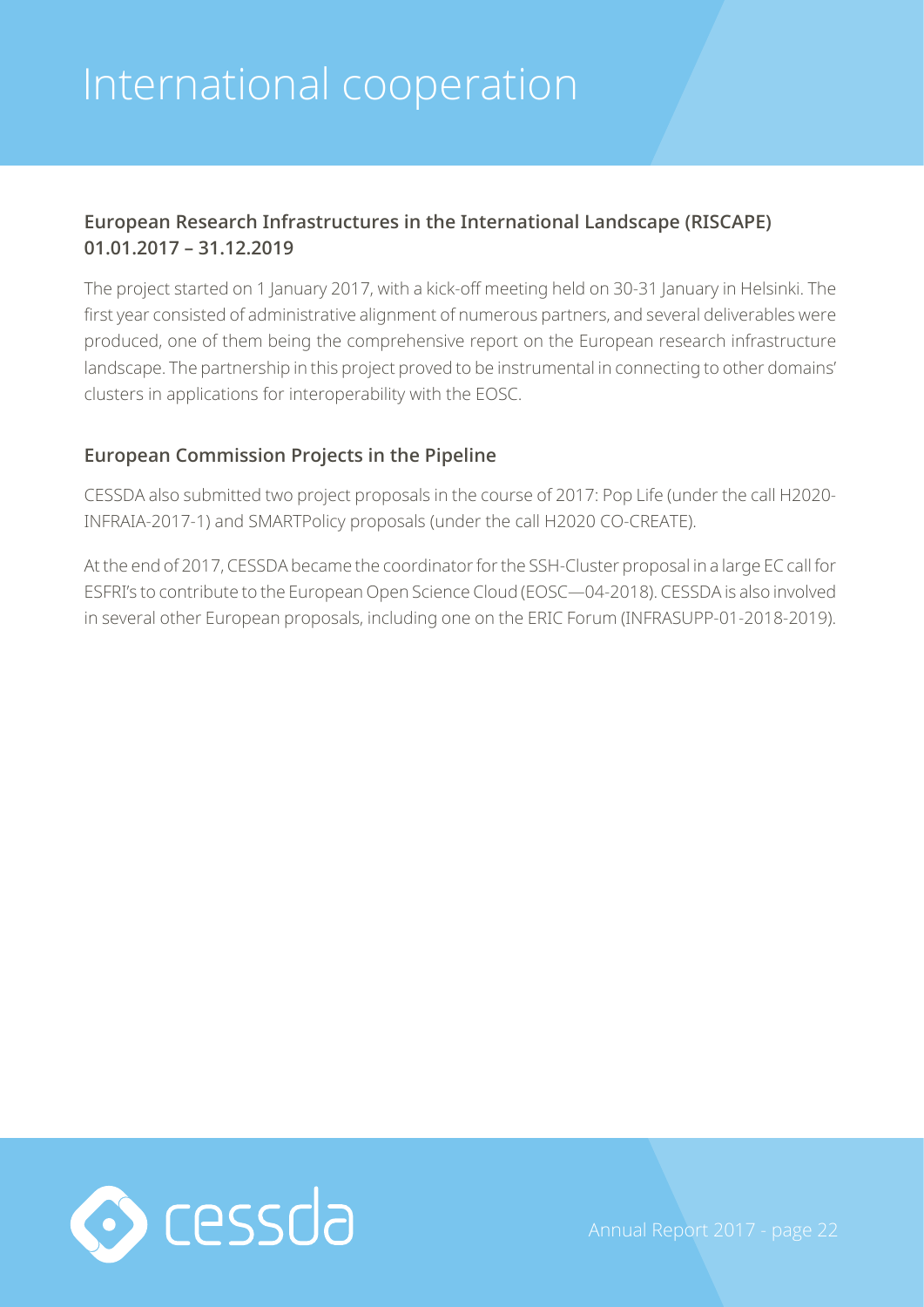<span id="page-22-0"></span>In 2017 CESSDA became an ERIC – a European Research Infrastructure Consortium. This implied a change in governance structure and its statutes were approved by the European Commission. Formally, the activities of CESSDA AS ended on 30 June, and CESSDA ERIC started on 1 July 2017.

At the start of CESSDA ERIC, there were fourteen members and one observer: Austria, Belgium, Czech Republic, Denmark France, Germany, Greece, Hungary, Netherlands, Norway, Slovakia, Slovenia, Sweden, Switzerland (observer), United Kingdom. At the end of 2017, Portugal and Finland also became members. CESSDA's Main Office is in Bergen, Norway.



Launch of CESSDA ERIC, Bergen, Norway, June 2017.

- The mission of CESSDA remained the same:
	- 1. to provide a distributed and sustainable research infrastructure
		- » enabling the research community to conduct high-quality research in the social sciences;
		- » contributing to the production of effective solutions to the major challenges facing society today;
	- 2. to facilitate teaching and learning in the social sciences.

#### **CESSDA Meetings**

In 2017, CESSDA Board of Directors met twice (in February and May), focusing on strategy and preparation of the upcoming General Assembly of CESSDA. The Scientific Advisory Board of CESSDA met in March. The meeting stressed the importance of getting better visibility in Brussels at the European Commission and exploring strategic cooperation, also outside Europe.

The Service Providers' Forum met twice – to discuss strategy and prepare the General Assembly.

There were three meetings of the General Assembly: one to decide on ending CESSDA AS and transferring activities to CESSDA ERIC. This was followed by the first General Assembly of CESSDA ERIC, deciding on membership and taking over assets and liabilities of CESSDA ERIC. Another

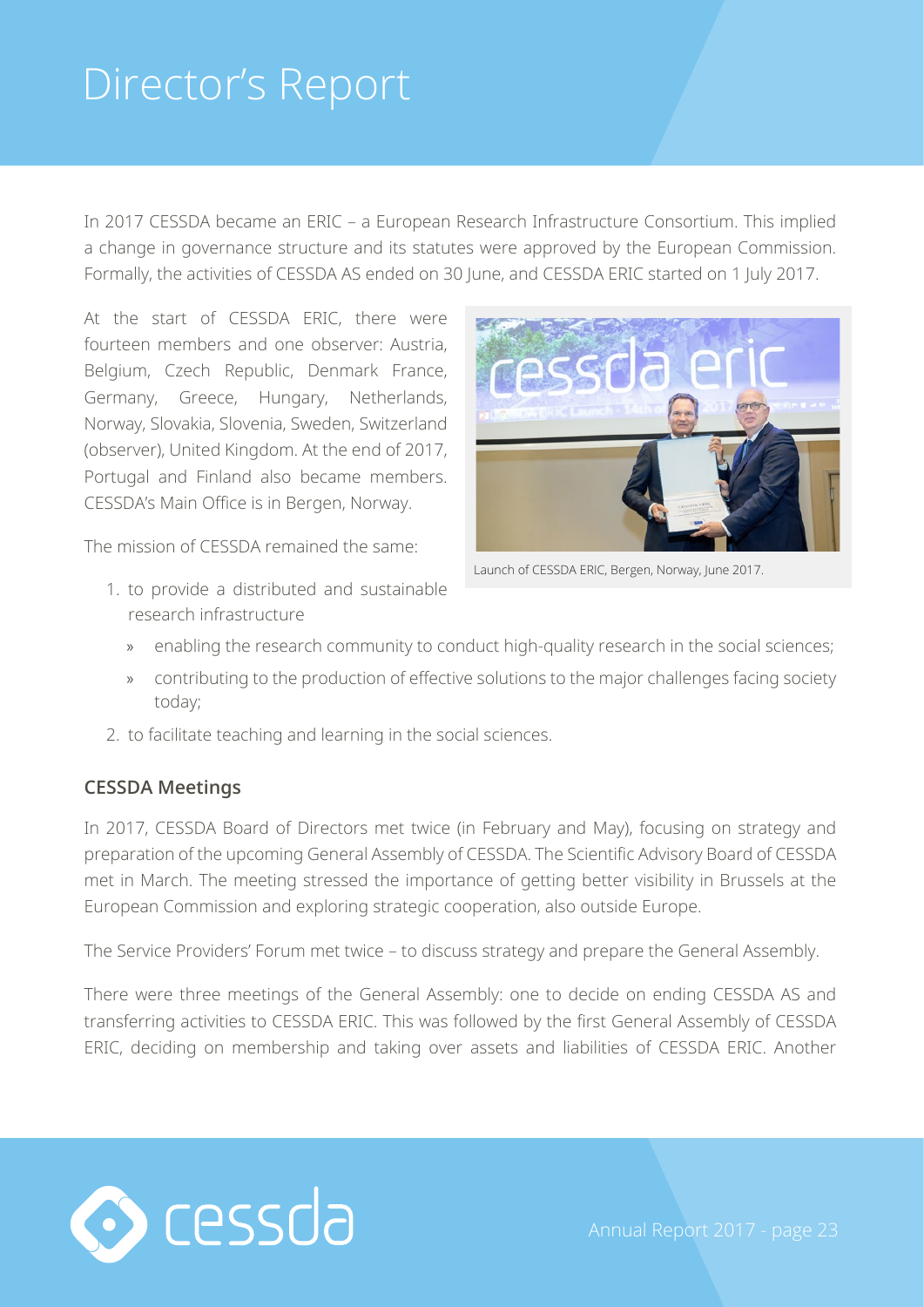meeting of the General Assembly took place in autumn. The new strategy was discussed as well as membership of Finland and Portugal. Both countries were accepted as members of CESSDA ERIC by written confirmation of the European Commission.



CESSDA General Assembly

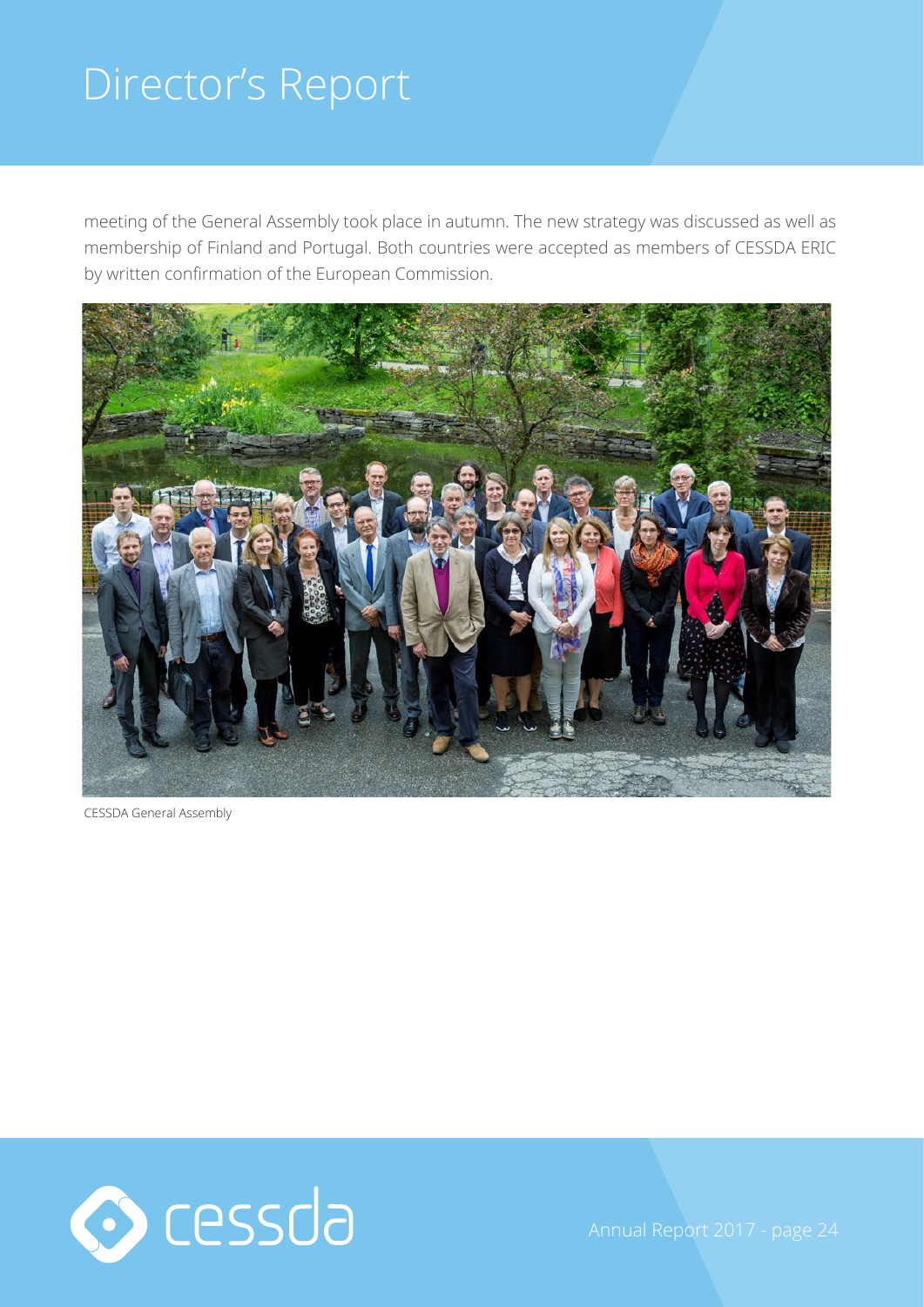#### **Activities**

One of my first actions as Director was to set the structure at the Main Office: assign positions of COO and CTO, set up a management team, and assign tasks to all staff. We managed to bend the situation of lagging behind on projects and activities into catching up with activities – and started a forward-looking discussion on strategy and new annual work plans. We also renewed the CESSDA website, set up the IT (test) platform environment, managed logistics on meetings of the CESSDA bodies, the ERIC festivities and the administrative transition from CESSDA AS to ERIC.

New staff were hired: a project manager and technical officer, and CESSDA agreed with UKDA to dedicate the leader of CESSDA Technology Working Group for three days per week to CESSDA. Unfortunately, at the end of the year, two staff members left for new jobs, creating vacancies for CTO and senior project manager. In December, it was also decided to professionalise financial management and to open a vacancy for a senior financial manager.

CESSDA participated in four European projects – two of them were finalised in 2017 including an audit in early January 2018. In 2017, the CESSDA Projects – as described in the Annual Work Plan – started on time; two out of ten projects carried over some activities to 2018. The Work Plan 2018 was discussed extensively and well prepared. Hence all projects could start on time in 2018. In December, the Technical Working Group could present the beta version of the CESSDA Data Catalogue. Other Working Groups also delivered remarkable results, e.g. on Persistent Identifier Policy, Metadata Standards, Certification, and numerous Training activities.

In addition to restructuring the CESSDA Main Office and project management, my focus has been on the outside – representing CESSDA, visiting Service Providers and making CESSDA more visible. CESSDA became the coordinator for SSH ESFRI Research Infrastructures in a large European call for ESFRI Clusters to contribute to the European Open Science Cloud.

Major activities for 2018 will be to finalise and implement the CESSDA Strategy 2018-2022, to continue Widening activities – striving for full European coverage, to work on improving the visibility of CESSDA, to finalise the restructuring of the Main Office, and to acquire new European projects.

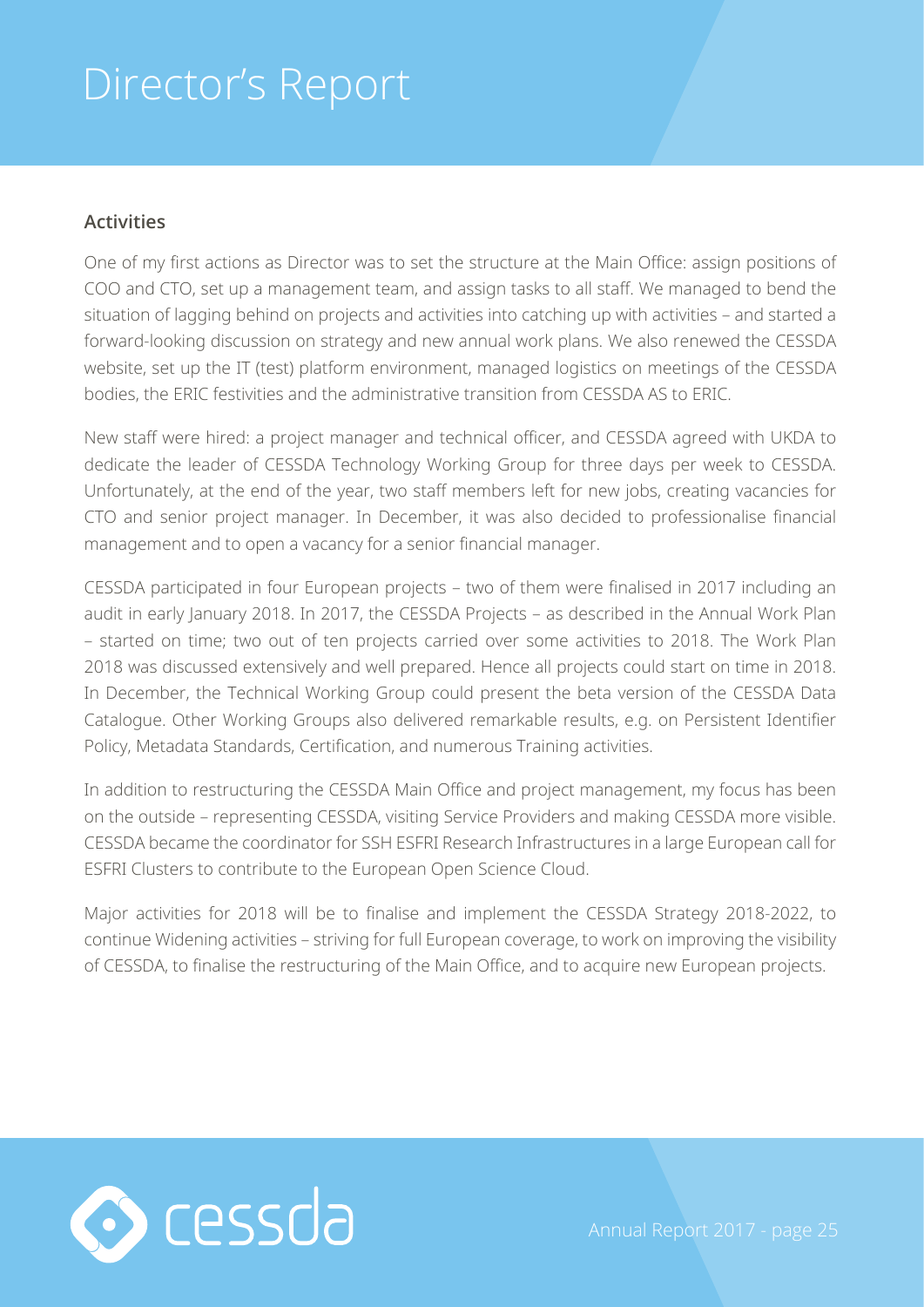#### **Funding**

According to the CESSDA Statutes, the funding scheme shall be based on each country's GDP. Germany and Norway are paying disproportional annual amounts of respectively 750 000 and 800 000 EUR. The annual member fee contribution in 2017 was 1.9 million EUR. The income from EUfunded projects – for CESSDA Main Office – was 160 000 EUR.

#### **The Working Environment and the Natural Environment**

At the end of 2017, we had seven employees at CESSDA Main Office and one seconded employee at the UK Data Archive – four women and four men; we received support from NSD and University of Bergen staff with financial services. The website was refurbished ahead of the CESSDA ERIC launch in June 2017 with the help of Open Concept AS located in Kjøllefjord, Norway.

The number of days of short-term sickness absence was very low in 2017. Long-term sickness absence was not registered in 2017. No injuries or accidents were registered. CESSDA's activities have not polluted the natural environment. CESSDA emphasises diversity and encourages qualified candidates to apply for jobs, regardless of age and cultural or ethnic background.

#### **Annual Accounts**

The financial performance for 2017 is positive. CESSDA is financially sound, and the organisation's prospects are good.

Because of the transition from CESSDA AS to CESSDA ERIC, we had to close the books of CESSDA AS on 30 June 2017 and open the books of CESSDA ERIC on 1 July 2017.

For CESSDA AS, the Board of the AS confirms that the requirements of the ongoing concern assumption are met; for CESSDA ERIC the Director confirms.

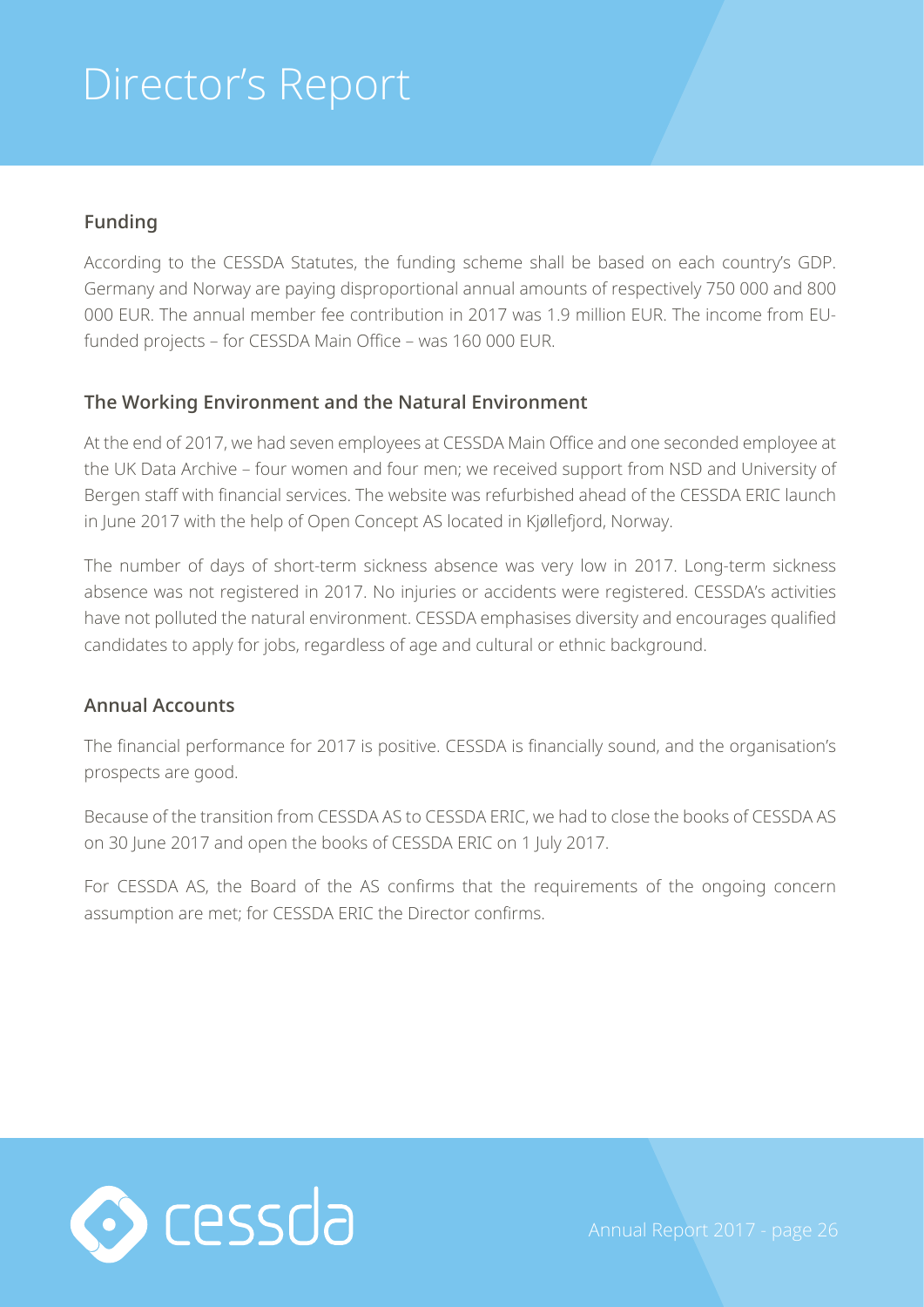### <span id="page-26-0"></span>Financial Statements 2017 CESSDA ERIC

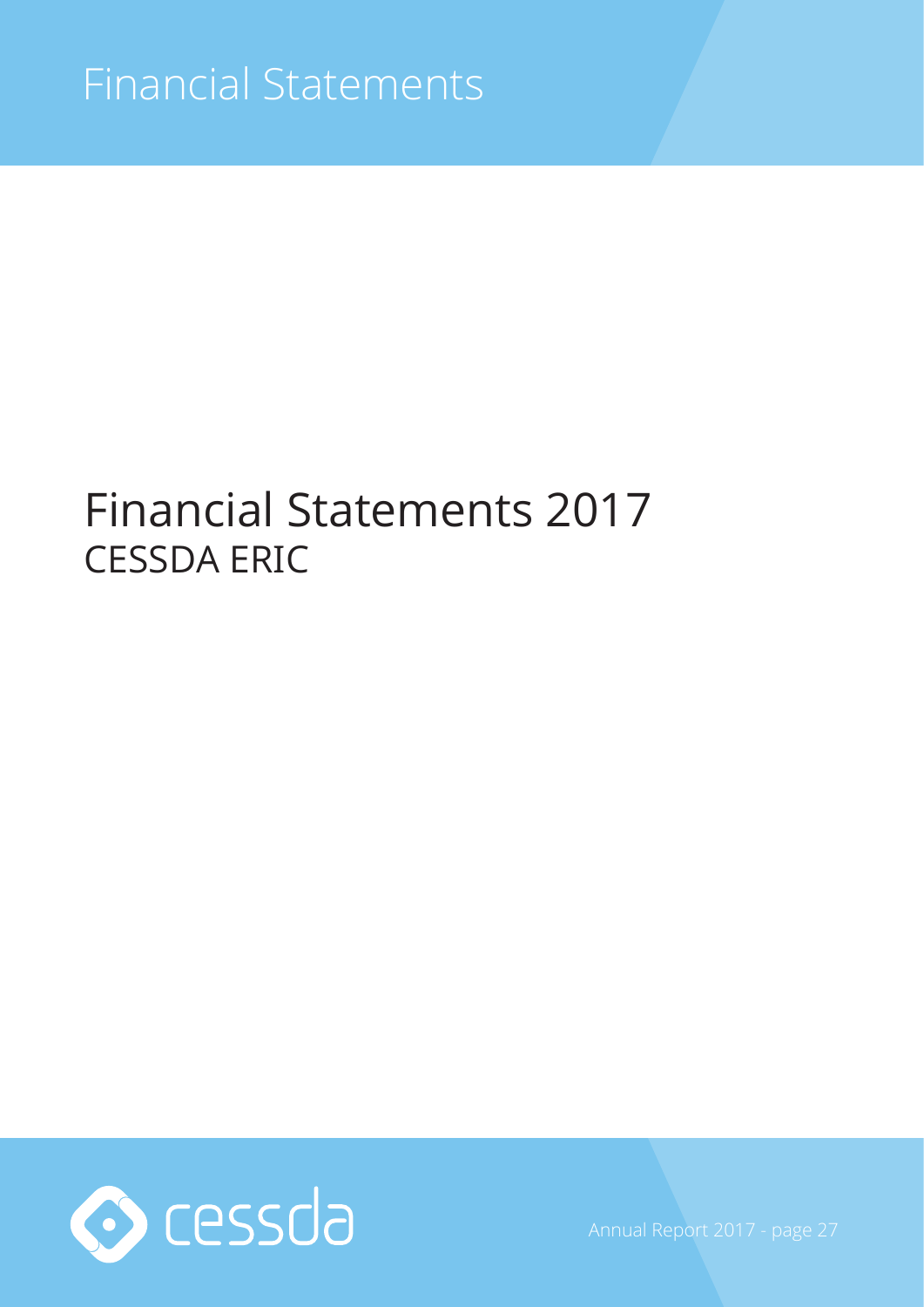### <span id="page-27-0"></span>Income statement 2017 (NOK)

#### **CESSDA ERIC**

| Operating income and operating expenses | <b>Note</b>    | 2017          |
|-----------------------------------------|----------------|---------------|
|                                         |                |               |
| Other operating income                  |                | 12 466 428    |
| <b>Operating income</b>                 |                | 12 466 428    |
|                                         |                |               |
| Payroll expenses                        | 1              | 3 546 794     |
| Depreciation of fixed assets            | $\overline{2}$ | 35 207        |
| Other operating expenses                | 1              | 8 9 5 1 8 8 3 |
| <b>Operating expenses</b>               |                | 12 533 883    |
|                                         |                |               |
| <b>Operating profit</b>                 |                | $-67455$      |
|                                         |                |               |
| <b>Financial income and expenses</b>    |                |               |
| Other interest income                   |                | 14813         |
| Other financial income                  |                | 853 813       |
| Other financial expenses                |                | 19 3 6 2      |
| Net financial income and expenses       |                | 849 263       |
|                                         |                |               |
| Operating result before tax             |                | 781 809       |
|                                         |                |               |
| Annual net profit                       |                | 781 809       |
|                                         |                |               |
| To other equity                         |                | 781 809       |
|                                         |                |               |
| Net brought forward                     | 6              | 781809        |

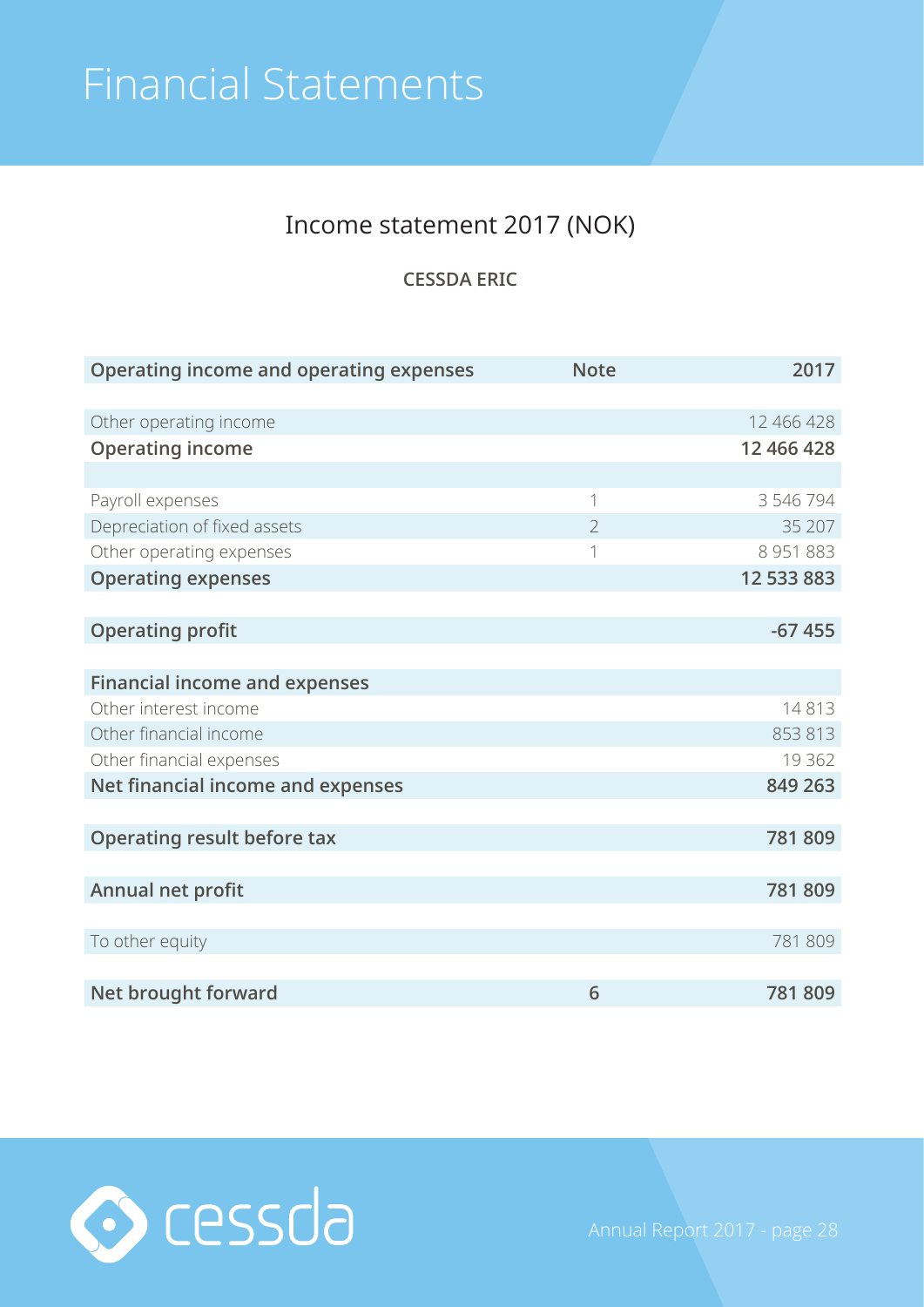### Balance sheet 2017 (NOK)

**CESSDA ERIC**

<span id="page-28-0"></span>

| <b>Assets</b>                       | <b>Note</b>    | 2017       | 01.07.2017  |
|-------------------------------------|----------------|------------|-------------|
|                                     |                |            |             |
| <b>Fixed assets</b>                 |                |            |             |
|                                     |                |            |             |
| <b>Tangible fixed assets</b>        |                |            |             |
| Equipment and other movables        | $\overline{2}$ | 277 963    | 204 451     |
| <b>Total tangible fixed assets</b>  | $\overline{2}$ | 277 963    | 204 451     |
|                                     |                |            |             |
| <b>Total fixed assets</b>           |                | 277 963    | 204 451     |
|                                     |                |            |             |
| <b>Current assets</b>               |                |            |             |
|                                     |                |            |             |
| <b>Debtors</b>                      |                |            |             |
| Accounts receivables                | 3              | 16895      | 9988332     |
| Other receivables                   |                | 407 039    | 1862        |
| <b>Total debtors</b>                | 3              | 423 934    | 9 9 9 1 9 4 |
|                                     |                |            |             |
| <b>Cash and bank deposits</b>       |                |            |             |
| Cash and bank deposits              | $\overline{4}$ | 29 081 990 | 17 386 818  |
| <b>Total cash and bank deposits</b> |                | 29 081 990 | 17 386 818  |
|                                     |                |            |             |
| <b>Total current assets</b>         |                | 29 505 924 | 27 377 011  |
|                                     |                |            |             |
| <b>Total assets</b>                 |                | 29 783 887 | 27 581 462  |
|                                     |                |            |             |

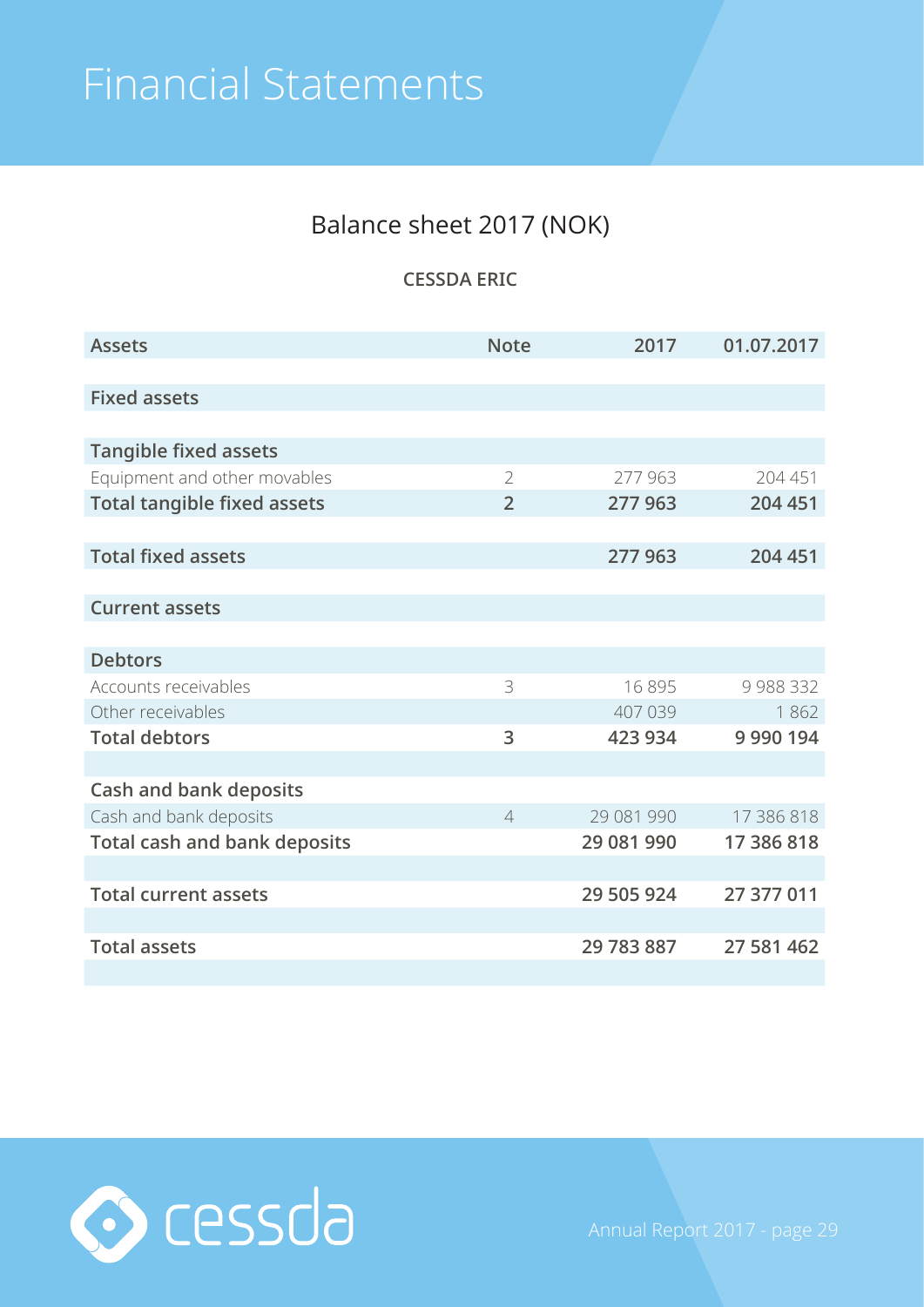### Balance sheet 2017 (NOK)

#### **CESSDA ERIC**

| <b>Equity and liabilities</b>       | <b>Note</b> | 2017       | 01.07.2017 |
|-------------------------------------|-------------|------------|------------|
|                                     |             |            |            |
| <b>Retained earnings</b>            |             |            |            |
| Other equity                        | 6           | 18 398 426 | 20 797 958 |
| <b>Total retained earnings</b>      |             | 18 398 426 | 20 797 958 |
|                                     |             |            |            |
| <b>Total equity</b>                 |             | 18 398 426 | 20 797 958 |
|                                     |             |            |            |
| <b>Liabilities</b>                  |             |            |            |
|                                     |             |            |            |
| <b>Current liabilities</b>          |             |            |            |
| Trade creditors                     |             | 481 837    | 280 139    |
| Public duties payable               |             | 555 075    | 322 900    |
| Other short term liabilities        | 7           | 10 348 549 | 6 180 465  |
| <b>Total short term liabilities</b> |             | 11 385 461 | 6783504    |
|                                     |             |            |            |
| <b>Total liabilities</b>            | 3,7         | 11 385 461 | 6783504    |
|                                     |             |            |            |
| <b>Total equity and liabilities</b> |             | 29 783 887 | 27 581 462 |

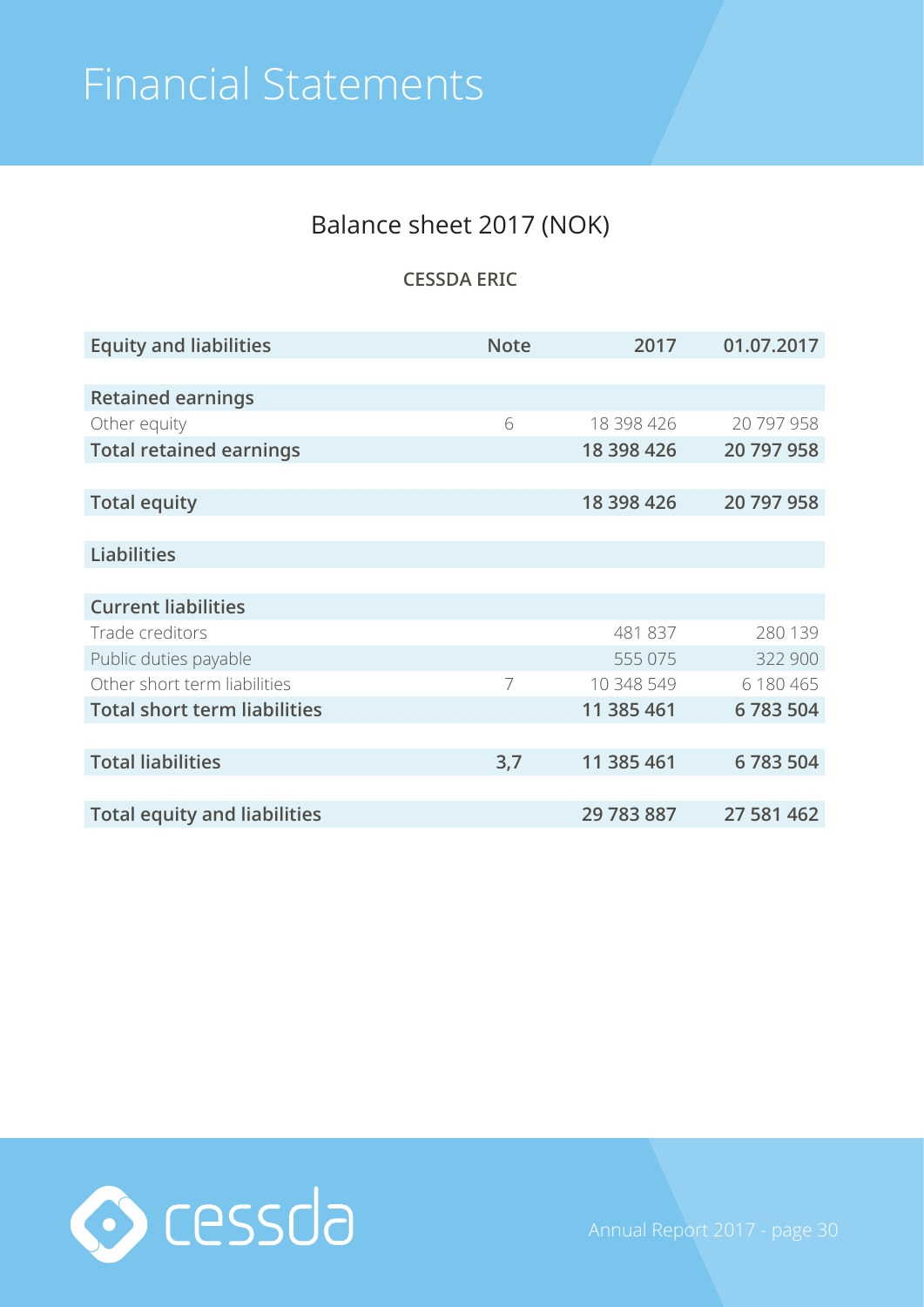### <span id="page-30-0"></span>Notes to the financial statements for 2017 - NOK

#### **Accounting principles**

The accounts have been prepared in accordance with the Norwegian Accounting Act and Norwegian Generally Accepted Accounting Principles. These principles are described below.

#### **Operating income and expenses**

Revenues consist mainly of grants and project revenues. Received payments related to activities not carried out at year-end are recognised in the balance sheet as accrued income and classified as other short term debt. CESSDA ERIC was established by transfer of activity on 1 July 2017. The grants for 2017 are therefore distributed between CESSDA AS and CESSDA ERIC.

Expenses are recognised in accordance with the matching principle. This means that expenses are recognised in the same period as the related income.

#### **Classification of assets and liabilities**

Assets meant for long-term ownership or use are classified as fixed assets. Other assets are classified as current assets. Outstanding receivables to be repaid within one year are classified as current assets. The classification of liabilities is based on analogous criteria.

Fixed assets are valued at acquisition cost. Fixed assets which have a limited economic life shall be depreciated in accordance with a reasonable depreciation schedule. Fixed assets shall be written down to their fair value when a decline in value is not expected to be temporary. The write-down shall be reversed when the basis for the write-down is no longer present.

Current assets are valued at the lower of acquisition cost and fair value.

Liabilities are appraised at the nominal value on the acquisition date.

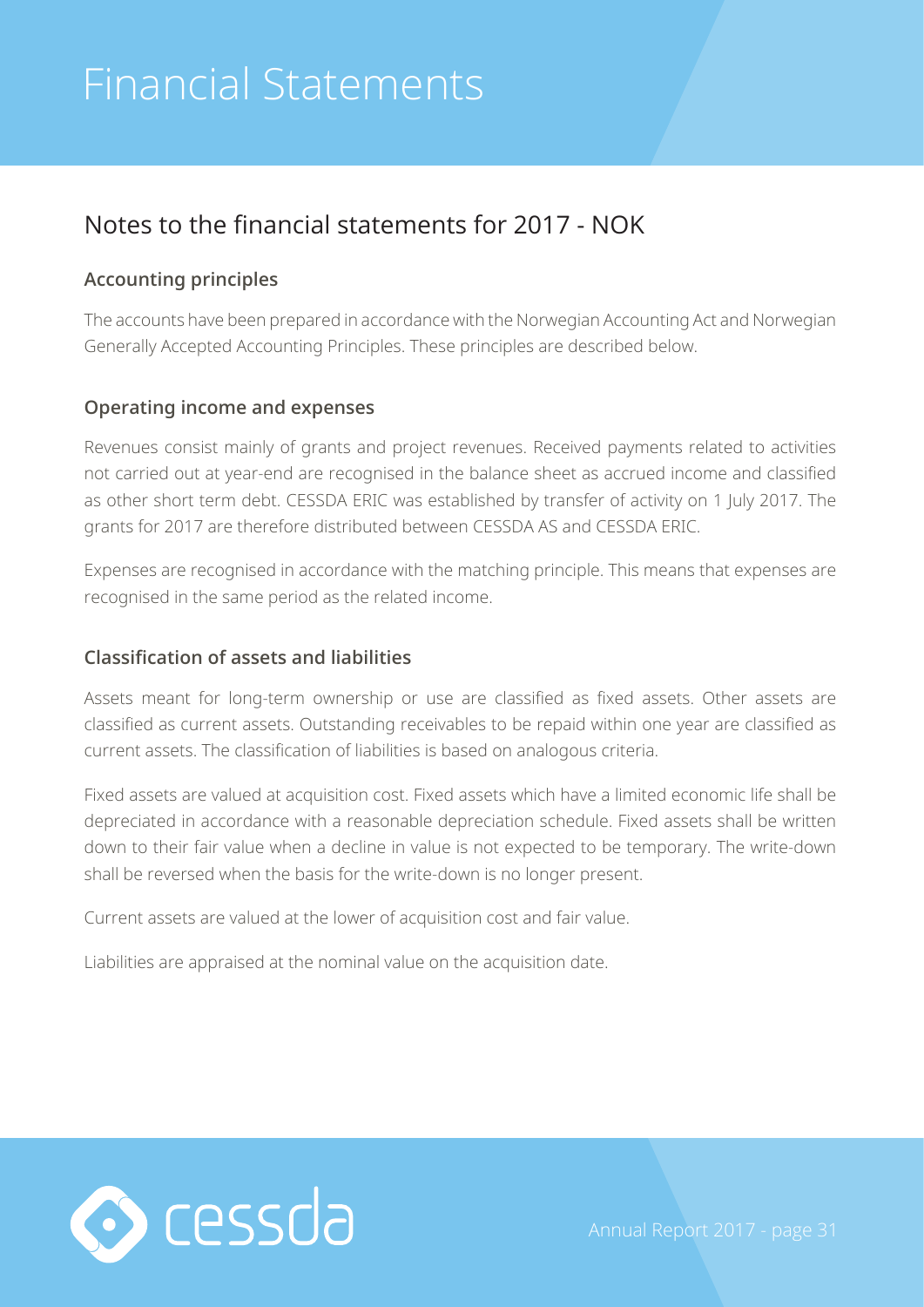#### **Taxes**

Since the business is a non-profit organisation it is not liable for corporation tax in accordance with the Tax Law  $§$  2-32.

#### **Currency**

Monetary assets and liabilities in foreign currencies are valued at the exchange rate at year-end.

#### **Pension**

CESSDA ERIC has established a defined benefit pension scheme. The pension premium is classified as payroll expenses.

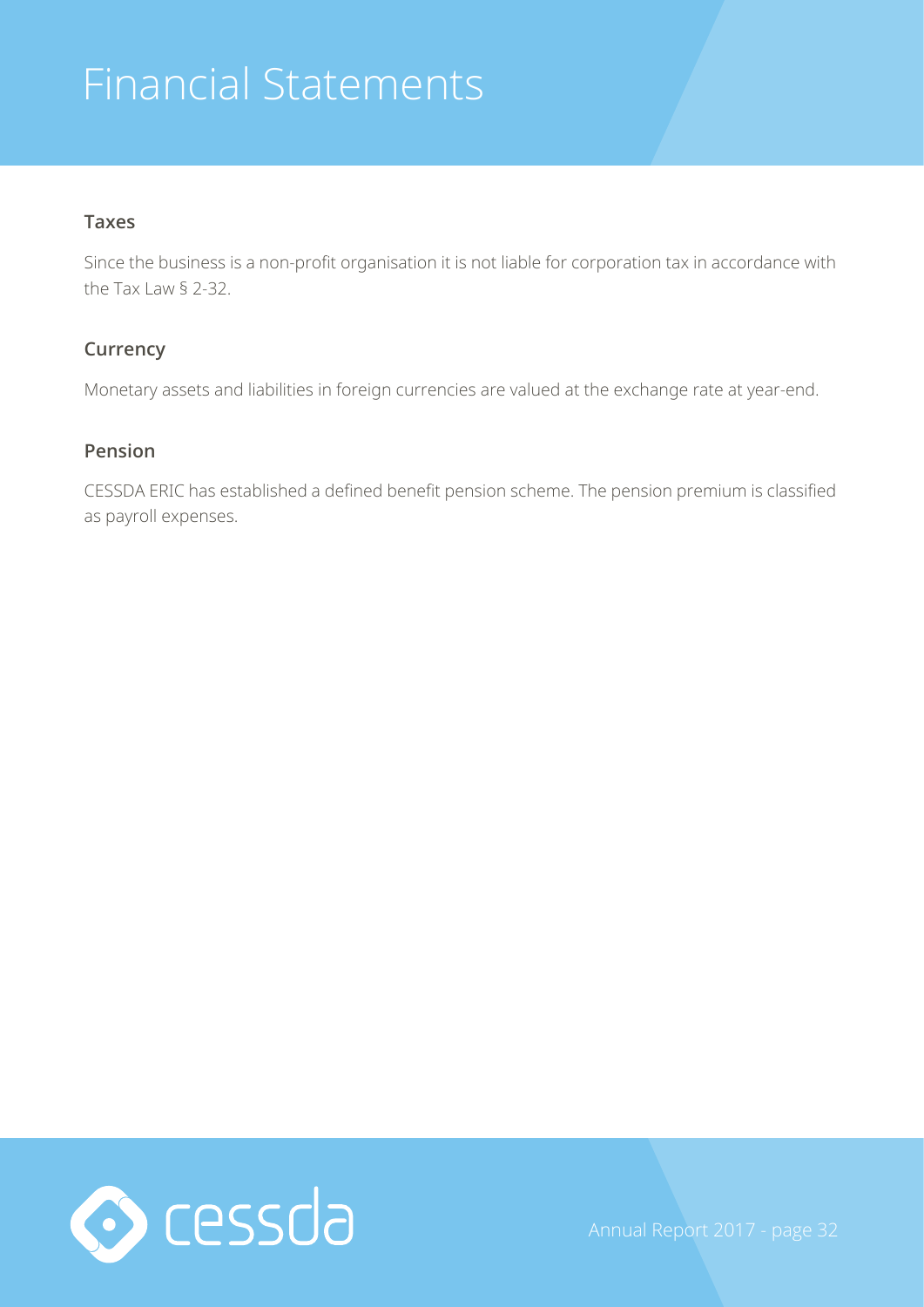### Notes to the Financial Statements for 2017 (NOK)

**Note 1 – Payroll expenses, numbers of employees, loans to employees etc**

| <b>Payroll expenses</b>                   | 2017      |
|-------------------------------------------|-----------|
| Wages and holiday allowance               | 2 823 717 |
| Payroll tax                               | 443 644   |
| Pension premium                           | 276 519   |
| Other benefits                            | 2913      |
| <b>Total</b>                              | 3 546 794 |
|                                           |           |
| Average number of full time<br>equivalent | 6,4       |

The Directors' remuneration was NOK 1 015 972.

The fee paid to the Board of Directors was NOK 165 416.

The organisation is obliged to have a pension scheme according to the Norwegian Law of compulsory occupational pension scheme and have established a defined benefit pension scheme which satisfies the requirements.

Amounts paid to the company's auditor are NOK 23 500 exclusive VAT for audit and NOK 9 750 exclusive VAT for other services.

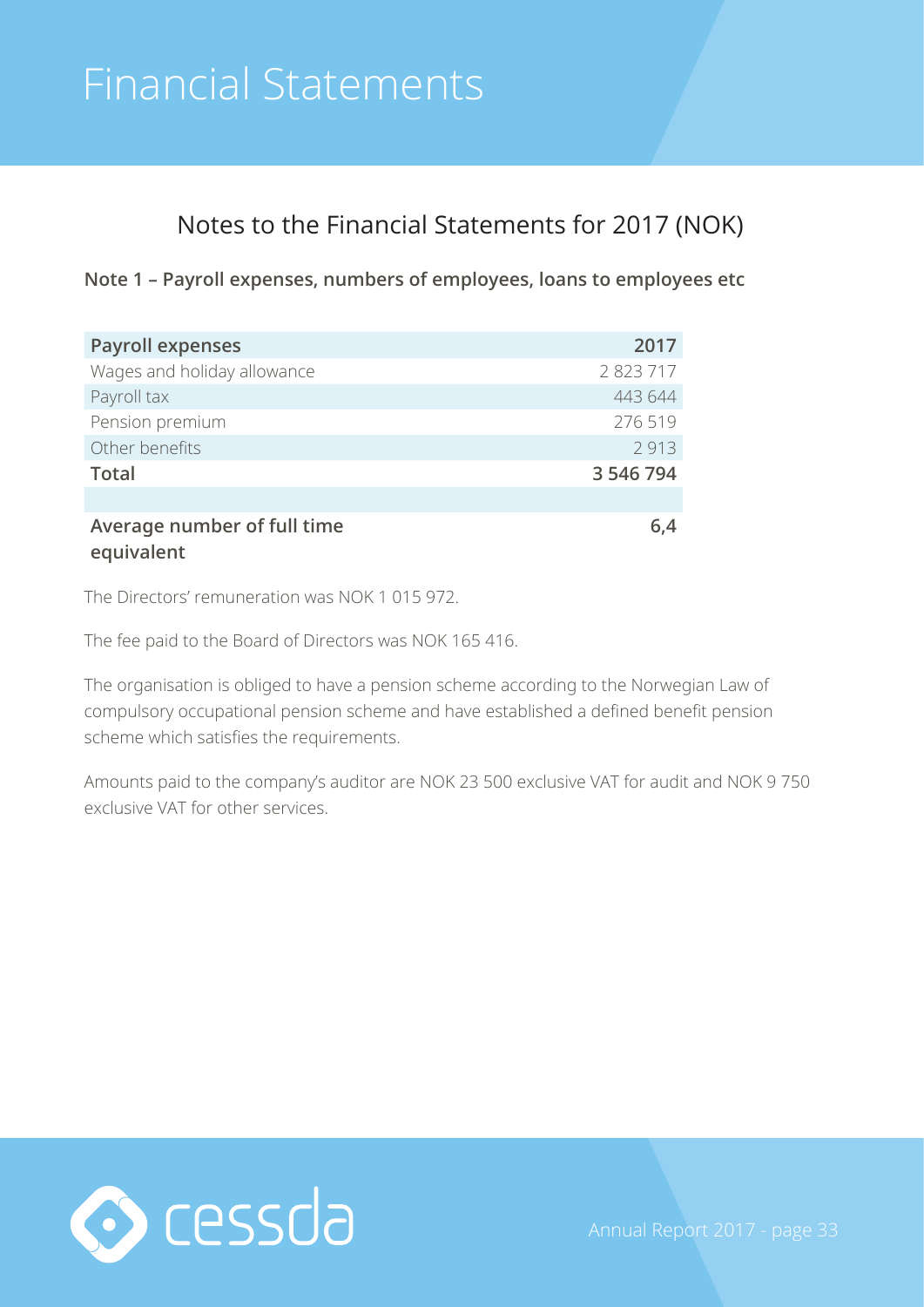#### **Note 2 - Tangible fixed assets**

| <b>Fixtures, fitting and equipment</b> |           |
|----------------------------------------|-----------|
| Acquisition cost 01.07                 | 436 877*  |
| Acquistion                             | 108 719   |
| Acquisition cost 31.12                 | 545 596   |
| Accumulated depreciation               | $-267633$ |
| <b>Accounted value 31.12</b>           | 277 963   |
|                                        |           |
| Annual depreciation                    | 35 207    |
|                                        |           |
| Expected economic life                 | 3-5 years |
|                                        |           |
| Depreciation plan                      | linear    |

\*The fixed assets originate from CESSDA AS

#### **Note 3 – Maturity of receivables and payables**

Liabilities that fall due more than five years after the end of the accounting period are NOK 0.

Receivables that fall due more than one year after the end of the accounting period are NOK 0.

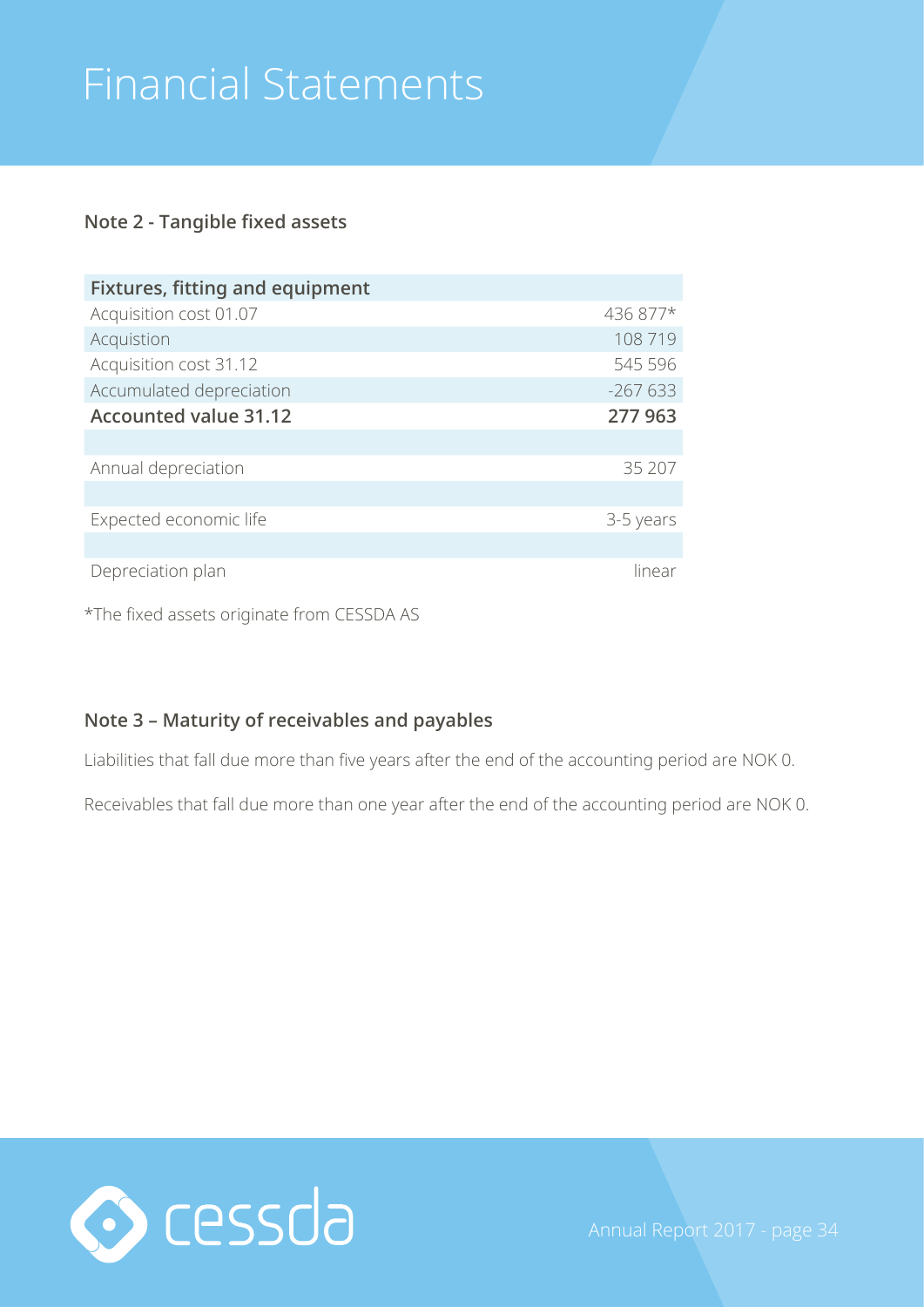#### **Note 4 - Cash and bank deposits**

The bank deposit includes NOK 300 000 in fixed tax deduction funds.

|                                             | 2017       |
|---------------------------------------------|------------|
| Restricted cash – fixed tax deduction funds | 300 000    |
| Bank deposits in NOK                        | 6838377    |
| Bank deposits in EURO                       | 21 943 613 |
| <b>Total bank deposits</b>                  | 29 081 990 |

CESSDA ERIC has a currency risk associated with exchange rate developments. Allocated funding to projects are paid in EUR. The bank deposits are in NOK and EUR.

#### **Note 5 - Breakdown of income**

Income in the year was derived from the following sources:

|                                             | 2017       |
|---------------------------------------------|------------|
| Funding from the Norwegian Research Council | 3725120    |
| Other grant income                          | 8 741 308  |
|                                             |            |
| Total income 31.12.2017                     | 12 466 428 |

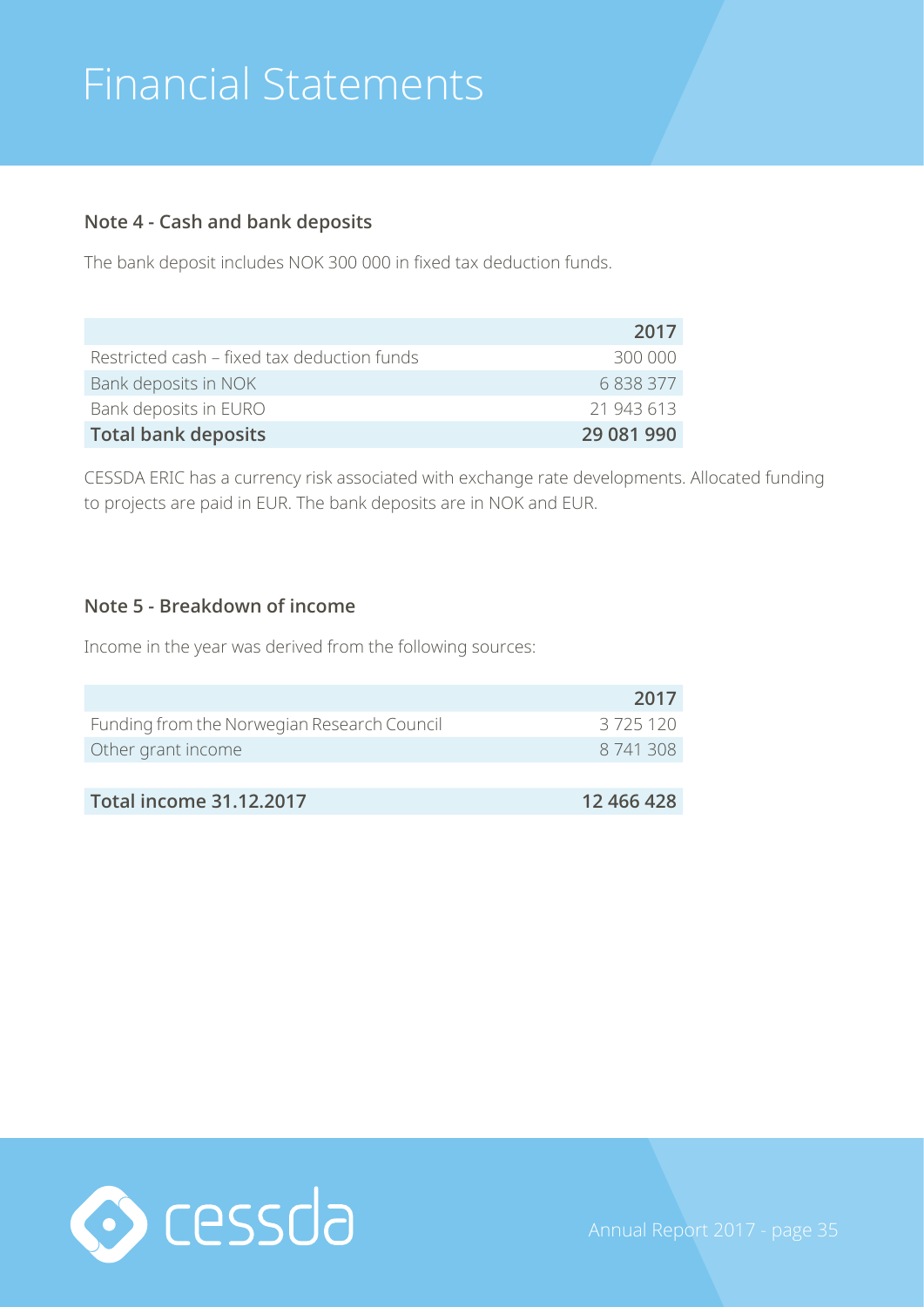#### **Note 6 - Changes in equity**

|                                              | 2017       |
|----------------------------------------------|------------|
| Equity 01.07.2017                            |            |
| Reclassification of unearned revenue in      | 20 797 985 |
| CESSDA AS to equity in CESSDA ERIC           |            |
| Change in funds granted, not paid at 31 Dec. | $-3181340$ |
| Profit of the year                           | 781 809    |
|                                              |            |
| <b>Total equity 31.12.2017</b>               | 18 398 426 |

On 1 July 2017 a transfer of activity was carried out from CESSDA AS to CESSDA ERIC. On this date, all assets and liabilities were transferred in full, with the exception of the share capital.

#### **Note 7 – Other short term liabilities**

|                                                  | 2017          |
|--------------------------------------------------|---------------|
| Funds granted to projects, not paid at 31 Dec.   | 5 4 5 1 5 1 3 |
| Funds granted to GESIS - German Service Provider | 4 350 497     |
| Other short term liabilities                     | 546 539       |
| Total other short-term liabilities 31.12.2017    | 10 348 549    |

Projects that have been granted funds from CESSDA ERIC, where payment has not taken place at year-end, are classified as other short-term liabilities. As of 31 December this amounts to NOK 5 451 513. The change in funds granted, not paid at 31 December amounts to NOK 3 181 340.

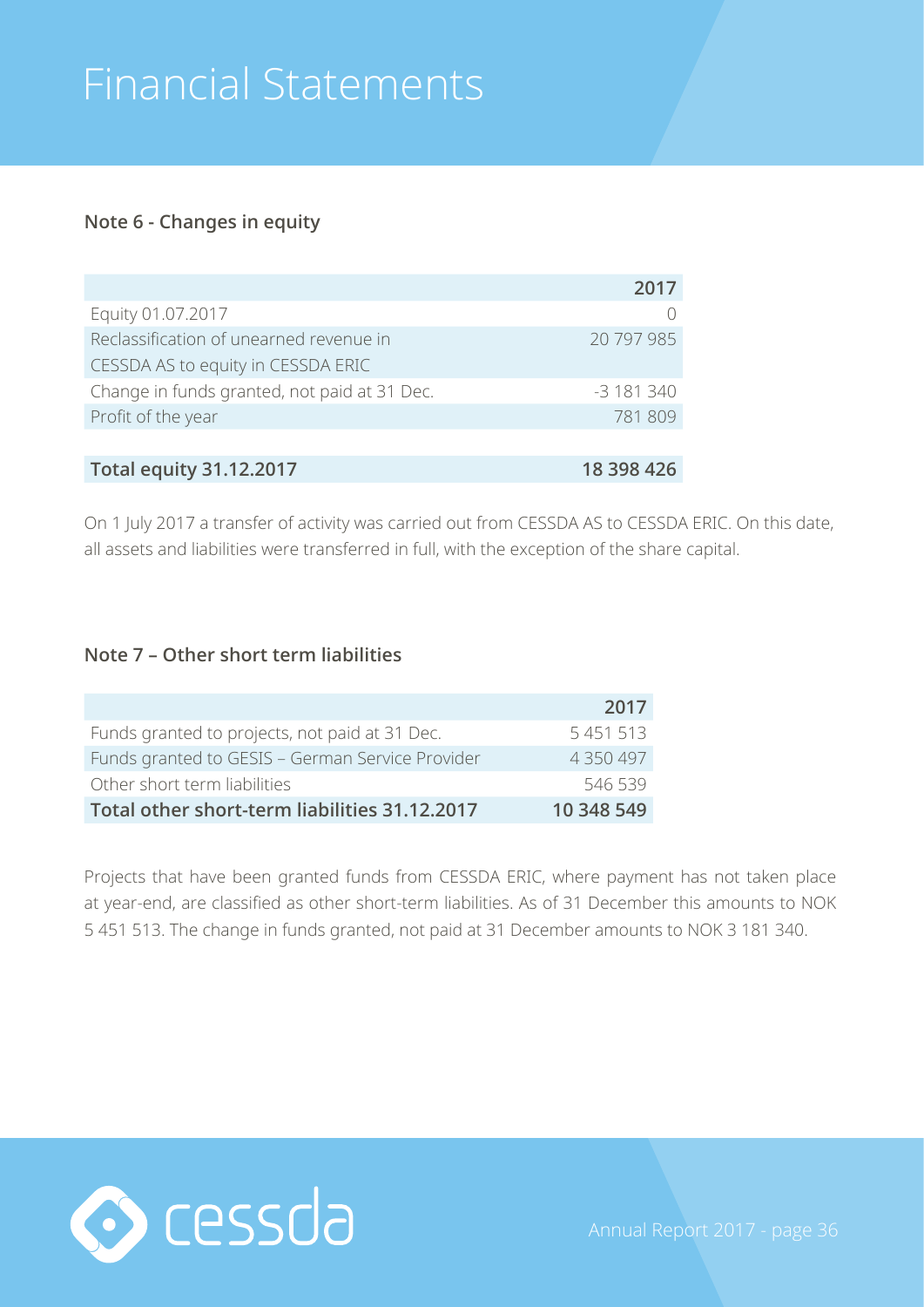# <span id="page-36-0"></span>Bodies of CESSDA

#### **Members of the General Assembly (CESSDA AS and CESSDA ERIC)**

Matthias Reiter-Pázmándy & Hajo Boomgaarden – Austria Laurence Lenoir & Aziz Naji – Belgium Petr Ventluka & Jindřich Krejčí – Czech Republic Anne Sofie Fink & Troels Rasmussen – Denmark Petteri Kauppinen & Helena Laaksonen – Finland Gilles Ohanessian & Bertrand Jouve – France Monika van Ooyen & Christof Wolf – Germany Nicolas Demertzis & Dimitra Kondyli – Greece Algis Krupavicius – Lithuania Peter Doorn & Joris Voskuilen – The Netherlands Kari Balke Øiseth & Bjørn Henrichsen – Norway (for CESSDA AS) Heidi Dybesland & Bjørn Henrichsen – Norway Miloslav Bahna & Robert Klobucky – Slovakia Albin Kralj – Slovenia Susanna Bylin & Staffan Marklund – Sweden Georg Lutz & Brian Kleiner – Switzerland Matthew Woollard & Lucy Martin – United Kingdom

#### **Members of the Board of Directors of CESSDA AS – until 30 June 2017**

Bjorn Henrichsen – Chair Matthew Woollard – Vice Chair Alexia Katsanidou Dana Hamplova Hans Jørgen Marker Roxane Silberman

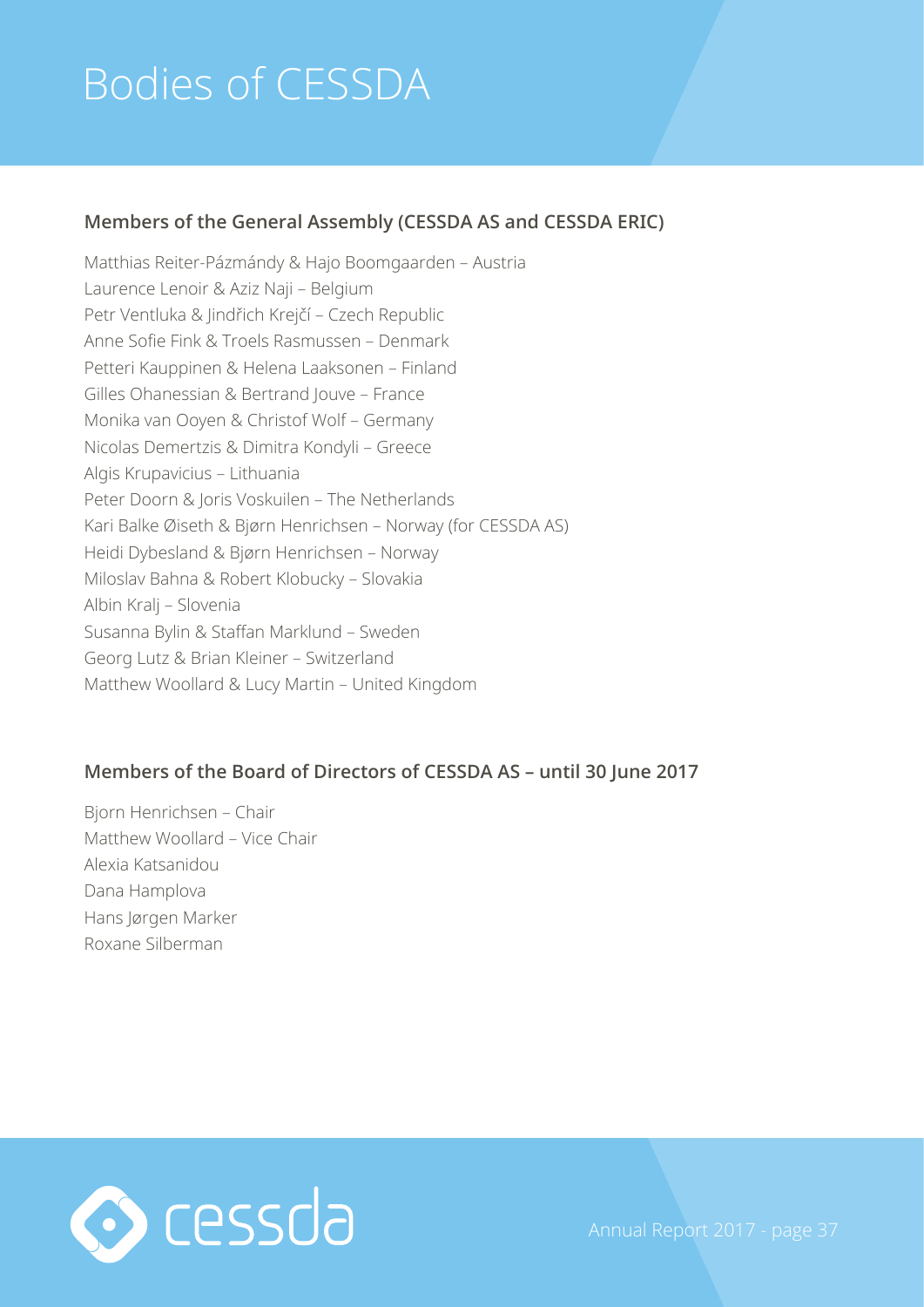# Bodies of CESSDA

#### **Members of the Scientific Advisory Board**

Myron Gutmann – Chair, Institute of Behavioural Science, University of Boulder, USA Bernt Aardal – Department of Political Science, University of Oslo,Norway Denise Lievesley – Cambridge University, UK Nancy Pedersen – Karolinska Institute, Sweden Simon Hodson – CODATA Tomaz Smrekar – National Statistical Office, Slovenia

#### **Members of the Service Providers' Forum**

Lars Kaczmirek – AUSSDA, Austria Johan Surkyn – BELSPO, Belgium Jindřich Krejčí & Yana Leontiyeva – CSDA, Czech Republic Anne Sofie Fink – DDA, Denmark Helena Laaksonen – FSD, Finland Cécile Maréchal – Progedo, France Alexia Katsanidou & Wolfgang Zenk-Möltgen – GESIS, Germany Dimitra Kondyli – So.Da.Net, Greece Tamas Rudas & Peter Hegedus – TARKI, Hungary Ricarda Braukmann (from September) & Heiko Tjalsma – DANS, Netherlands Vigdis Kvalheim – NSD, Norway Miloslav Bahna – SASD, Slovakia (observer until June) Janez Štebe & Irena Vipavc Brvar – ADP, Slovenia Iris Alfredsson – SND, Sweden Brian Kleiner & Alexandra Stam – FORS, Switzerland (observer, from June) John Shepherdson & David Hall – UKDS, United Kingdom

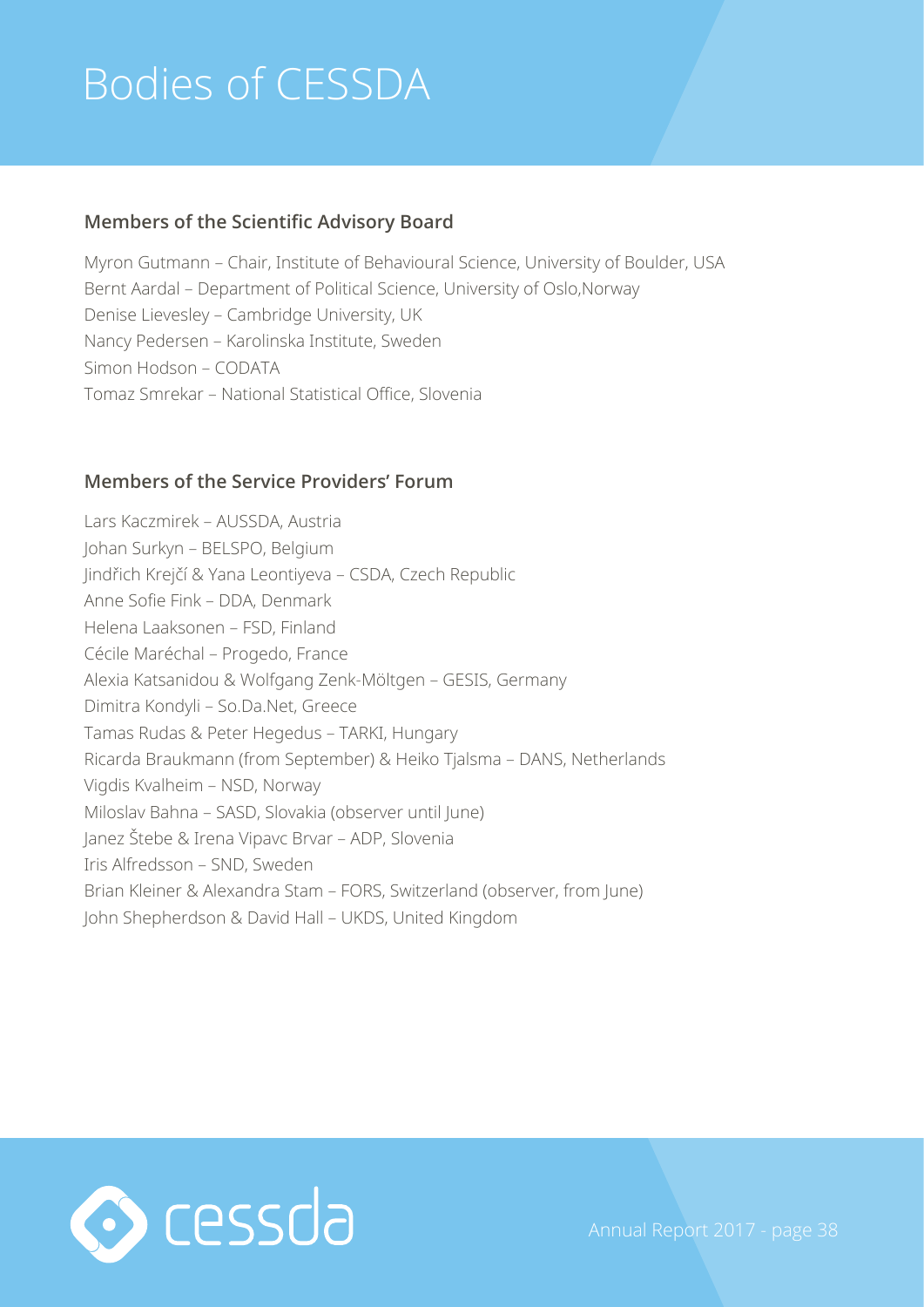# Bodies of CESSDA

#### **Main Office**

The Main Office (MO) of CESSDA is located at Parkveien 20, Bergen, Norway.

As of 31 December 2017 there were seven employees in the Main Office:

Hossein Abroshan – Chief Technical Officer Nina Bakanova – Management Assistant Ron Dekker – Director Martina Draščić – Project Manager Ivana Ilijašić Veršić – Chief Operations Officer Julien Le Hericy – Technical Officer Eleanor Smith – Senior Communication Officer